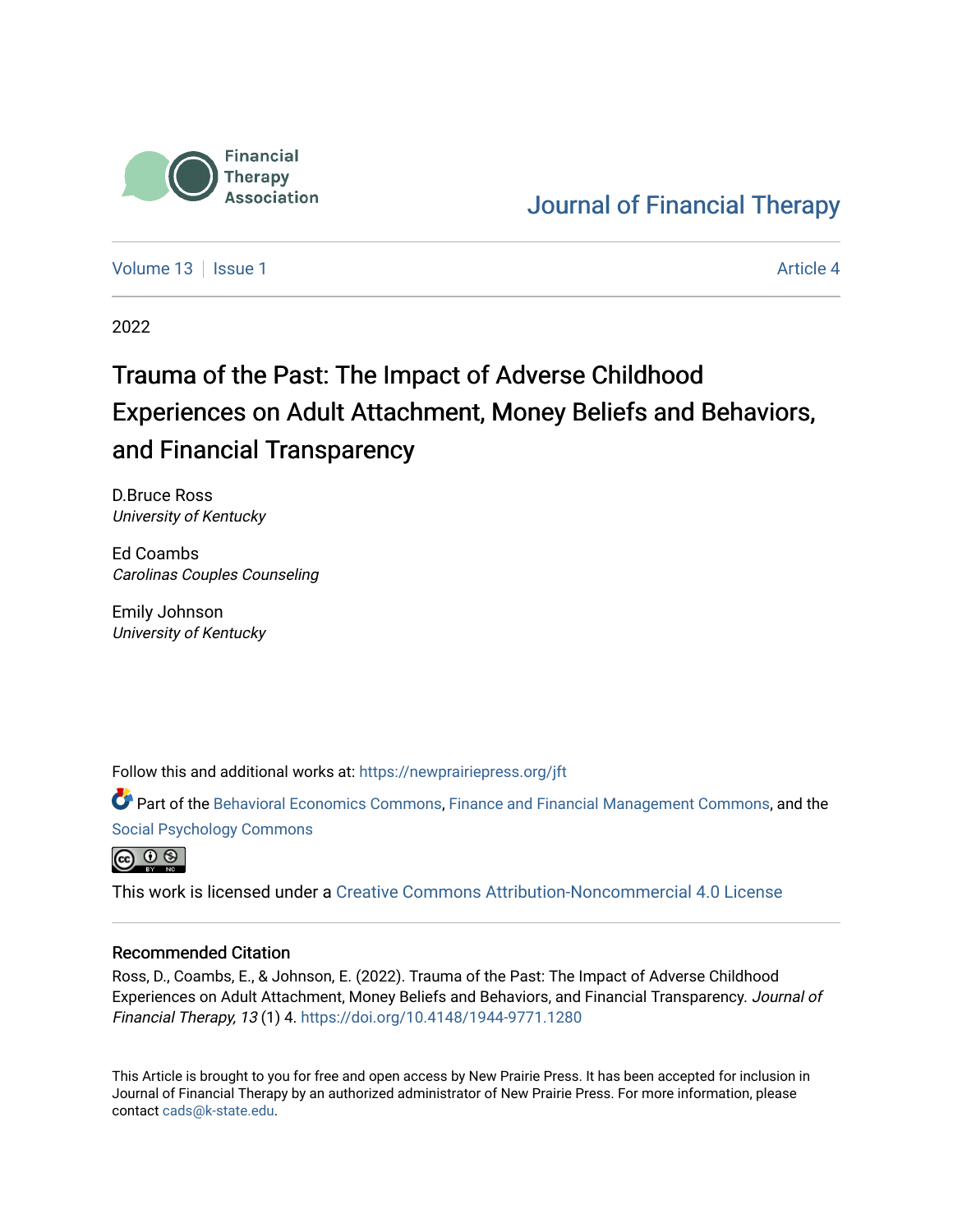# **Trauma of the Past: The Impact of Adverse Childhood Experiences on Adult Attachment, Money Beliefs and Behaviors, and Financial Transparency**

D. Bruce Ross III, Ph.D. *University of Kentucky*

Emily Johnson, M.S. *University of Kentucky*

# Ed Coambs, MBA, M.A., M.S., LMFT

*Adverse childhood experiences (ACEs) can have a strong, lasting impact on our mental and relational outcomes as adults. They may also impact how we address financial beliefs and behaviors. The current study utilizes 500 participants from Amazon MTurk and structural equation modeling (SEM) to explore the relationships between ACEs and relational financial transparency behaviors through attachment style and money beliefs and behaviors. Findings indicated significant direct and indirect associations across these pathways, particularly for experiences of reported neglect, verbal, and sexual abuse on less security in adult attachment styles. In turn, insecure attachment styles were linked to increased maladaptive financial beliefs and behaviors which were significantly associated with less financial transparency in the relationship. The findings provide support for the impact of childhood trauma on inter-and intra-financial behaviors. Practice implications are discussed for financial practitioners in utilizing a narrative financial therapy modality while still adhering to ethical considerations.*

*Keywords: attachment; family finance; adverse childhood experiences; money beliefs; money behaviors; trauma*

Money remains a complicated topic in culture and relationships, often creating such discomfort that finances are less likely to be discussed in a relationship (Atwood, 2012; Afifi et al., 2018). Barriers to developing positive financial management processes may develop in our past experiences. Adverse childhood experiences (ACEs) can be described as potentially traumatic events that can have negative lasting effects on health and well-being, such as maltreatment, abusive practices, or dangerous environments (Boullier & Blair, 2018; Duh, 2016). ACEs can have a strong, lasting impact on our mental, physical, and relational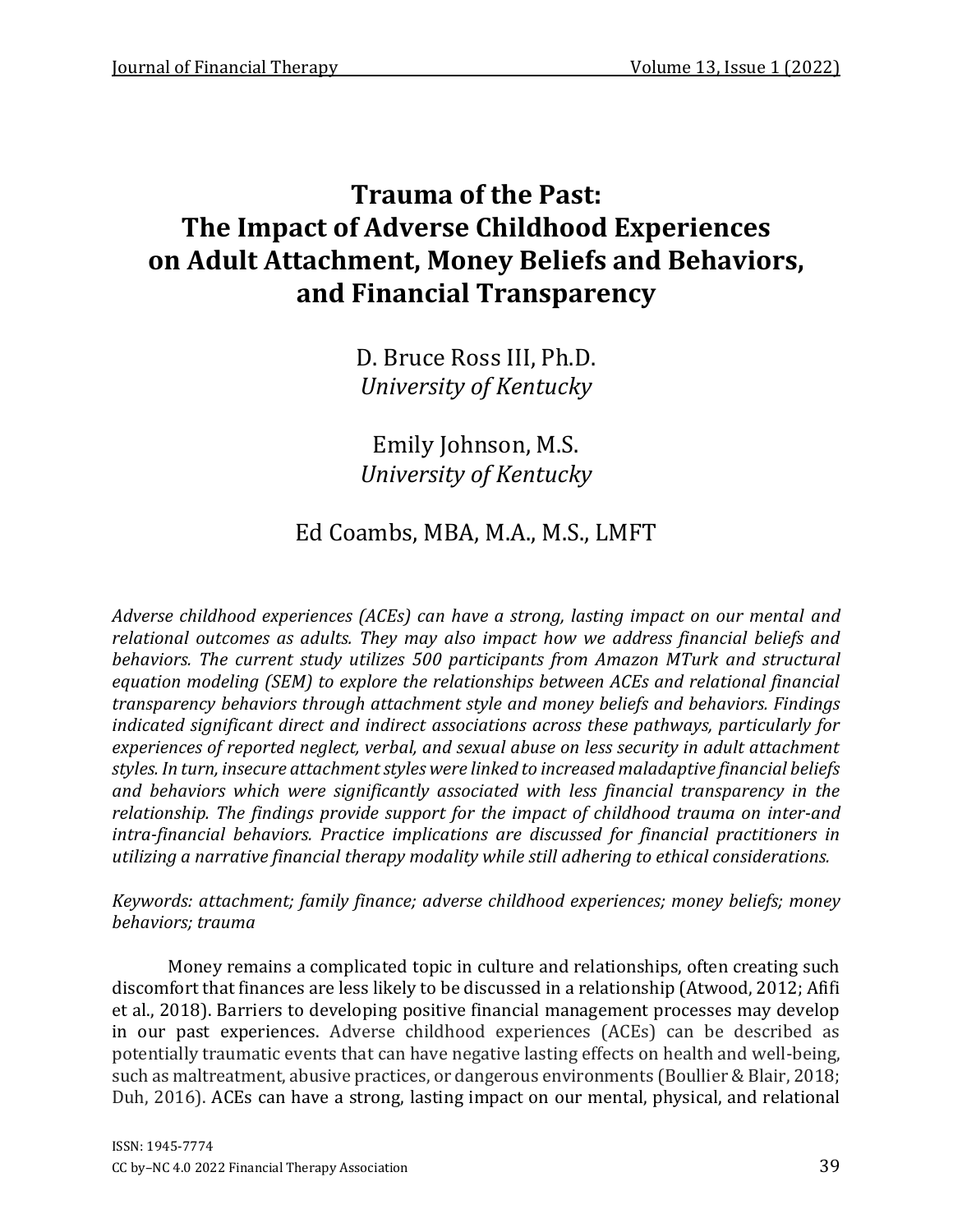#### Adverse Childhood Experiences and Finances

outcomes as adults (Papp & Cummings, 2009). Additionally, adverse childhood experiences may also impact how we address financial decisions and behaviors. There is a dearth of research exploring the mechanisms and processes of how adverse childhood experiences may affect financial behaviors and mindsets in adulthood. When money becomes a place of chronic conflict and relational discord, it decreases individual and couple's overall wellbeing (Gudmunson & Danes, 2011; Papp & Cummings, 2009). Deepening the basis of understanding financial conflict serves to help inform new financial counseling, financial education, and financial management policy decisions about how to work with couples and money. Understanding one's attachment style and childhood experiences gives insight into how previous experiences affect financial behaviors.

The caregiver-child relationship is the first point of socialization and relationship connection for a child. The relationship bond between caregiver and child was investigated in a seminal study by Bowlby and Ainsworth, known as the "Strange Situation" study (Ainsworth, 1978; Bowlby, 1984). When the "Strange Situation" study was conducted, child reactions were observed when entering a new environment, in this case, when the parent left the child alone in the new environment, and upon reunion in the environment. Based on observations, these bonds were categorized as specific attachment styles (i.e., secure attachment, avoidant/dependent attachment, and anxious attachment). The experiences of caregiver availability and responsivity affect the attachment type developed. In a secure parent-child attachment, also called closeness in the current manuscript, the child can connect with the parent and form close relationships without concerns of rejection. The parent is available and responsive to the child's needs. In avoidant parent-child attachment, also referred to as dependence in the current manuscript, the child displays independence and disconnect from the parent. The parent is available but not responsive to a child's needs. In an anxious parent-child attachment, also called anxiety in the current manuscript, the child wants connection but is uncomfortable with the intimacy at the same time. The parent may fluctuate in provided availability and reliability, creating a pattern of uncertainty in the parent-child relationship. Evidence suggests these attachment styles may be impacted by negative experiences during early developmental years (Boullier & Blair, 2018; Duh, 2016).

Experiences of extreme hardship or trauma for children are known as adverse childhood experiences. ACEs commonly include instances of neglect or abuse, as well as developmentally harmful living conditions (Boullier & Blair, 2018). Previous research literature shows that ACEs can negatively impact the physical and mental health of children, carrying on into adulthood (Boullier & Blair, 2018; Duh, 2016). The occurrence of ACEs has been shown to have strong correlations with developing insecure attachment styles in the caregiver-child relationship (Grady et al., 2017; Raby et al., 2017). The increased frequency and number of ACEs experienced by an individual have been shown to increase the individual's difficulty in disclosing and resolving the trauma experienced (Thomson & Jaque, 2016). This unresolved trauma may result in an increased inability to form interpersonal connections (Thomson & Jaque, 2016) across relationship processes, such as relational financial management (Gudmunson et at., 2007; LeBaron et al., 2018). The current manuscript aims to explore the association of ACEs with relational and financial beliefs and behaviors, namely through the expression of attachment style.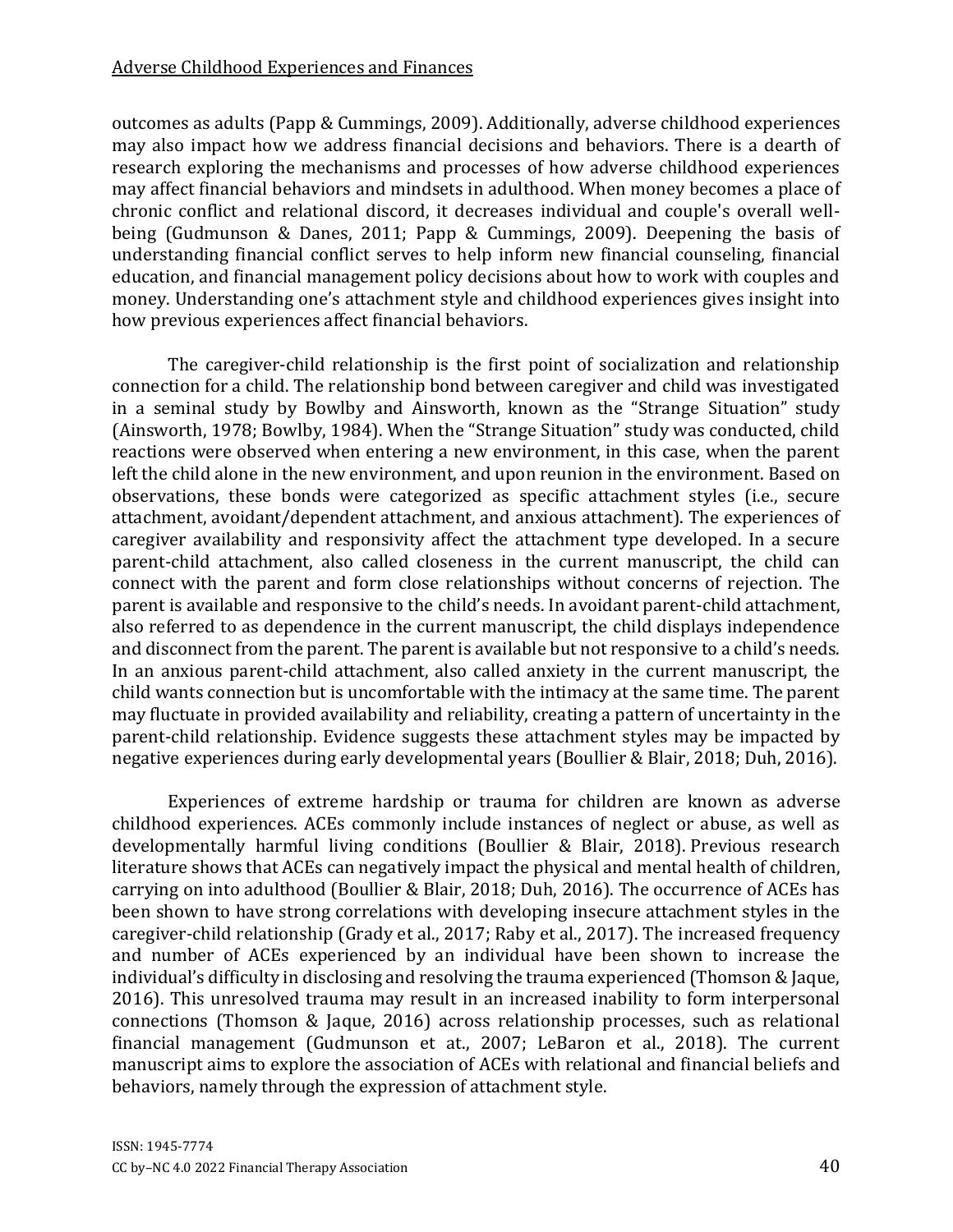#### **LITERATURE REVIEW**

Duh (2016) suggested approximately one in four children in the U.S. are raised in single-parent households where stress, economic hardships, and emotional hardships are experienced. Furthermore, the prevalence of childhood abuse and neglect is estimated to be 674,000 confirmed cases of child abuse or neglect, and 3,501,000 investigations by child protective services in 2017 (U.S. Department of Health and Human Services, 2017). Among the most severe instances of hardship for these children are what is known as adverse childhood experiences (ACEs) (Boullier & Blair, 2018; Duh, 2016). With the knowledge that adverse childhood experiences impact one's attachment style, this concept is further explored in regard to the relationship between attachment and financial behaviors. The following sections discuss the current research as it relates to these adverse childhood experiences, attachment and relationship dynamics, attachment and financial outcomes, and financial behaviors.

#### **Adverse Childhood Experiences**

Adverse childhood experiences can be described as potentially traumatic events that can have negative lasting effects on health and well-being (Boullier & Blair, 2018; Duh, 2016). This broad definition may include a number of maltreatment and/or abusive practices, as well as living environments that may be harmful to the child's development (Boullier & Blair, 2018). Research has indicated the effects of ACEs encompass several varying outcomes including a significantly reduced likelihood of high school graduation, an increased risk for depression, health-compromising behaviors, juvenile arrest, and felony charges (Giovanelli et al., 2016). In adulthood, individuals who experienced ACEs are less likely to continue their education after high school or hold skilled jobs, putting them at a greater risk for low socioeconomic status and diminished resilience resources (Giovanelli et al., 2016; Nurius et al., 2015). Negative outcomes tend to be more severe or long-lasting if the ACE experienced is recurrent, chronic, and contains multiple issues including poverty, or deleterious parent-child relationships associated with sexual abuse. ACEs are often categorized as follows: physical abuse, emotional abuse, sexual abuse, peer violence, and community violence (Giovanelli et al., 2016). It is, however, important to note that not all children exposed to ACEs respond similarly, following the experiences in childhood, varying results are produced in later adult years, such as anxious adult attachment styles, lack of transparency, and trust in relationships. (Agarwal, 2015). These negative outcomes may be related to one's individual attachment style and from experiencing many adverse childhood experiences.

#### **Attachment and Relational Outcomes**

One of the most heavily researched areas related to adverse childhood experiences is the effect on attachment and the factors directly impacted by attachment (e.g., future relationships, independence, emotion regulation, etc.). The findings of this body of research consistently show that specific examples of ACEs, such as childhood abuse and neglect, have a strong association with an insecure attachment (e.g., avoidant or anxious) to caregivers (Grady et al., 2017; Raby et al., 2017). Psychological trauma, specifically resulting from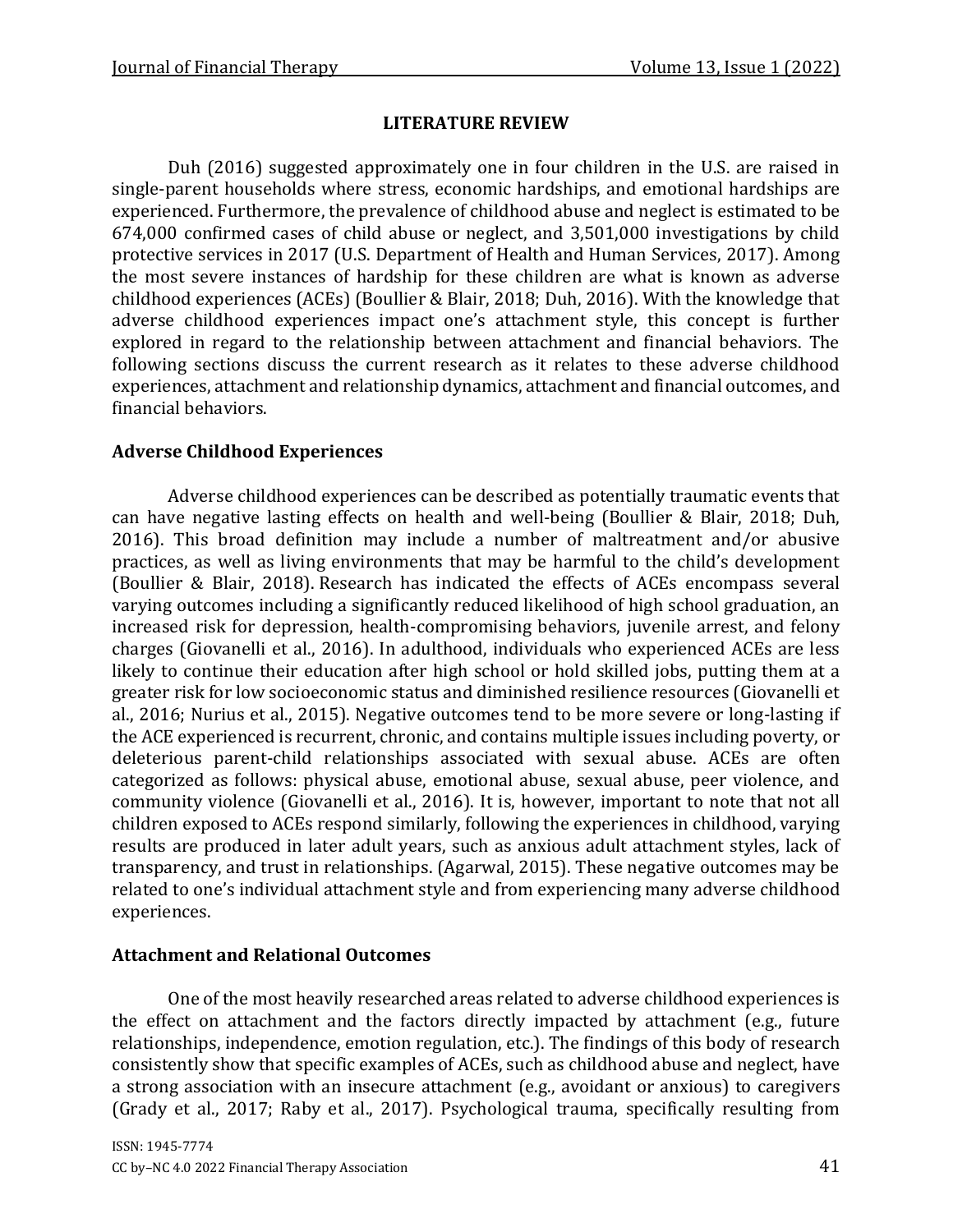maltreatment or other adverse experiences in childhood, distorts one's sense of self, creating a fundamental shift in psychophysiology (Shapiro, 2018). It is not uncommon for children's socioemotional development to be disrupted (e.g., empathy and self-regulation) and their understandings of themselves to be distorted (i.e., insecure attachment formation), which then puts them at risk for later relational difficulties (Grady et al., 2017). Thomson and Jaque (2016) investigated the relationship between the number of ACEs and the severity of insecure attachment formation to find that as the number of ACEs increased amongst individuals, there was a greater association with a lack of signs to indicate resolution for past trauma or loss experiences, as well as a greater difficulty disclosing past trauma. This outcome suggested a greater sense of unresolved mourning and, therefore, a heightened inability to connect interpersonally (Thomson & Jaque, 2016).

# **Attachment, Financial Outcomes**, **and Financial Behaviors**

Research related to and apart from adverse childhood experiences indicates significant links between attachment formation in childhood and adult financial outcomes (Gentina et al., 2018). The notion of a secure attachment suggests that children feel a level of comfort and protection given by their caregivers, knowing they can depend on these adults to help satisfy their physical and emotional needs. This translates to financial standings later in life through the relationship of support, relating to attachment style, and desired financial stability. Duh (2016) explains the connection between future spending habits and the amount of emotional and financial support a child received growing up; essentially finding that if the caregiver is more loving, emotionally, and financially supportive, individuals tend to be more cautious spenders later in life (Duh, 2016). This suggests that the more secure one's relationship or attachment to their parents, the greater the likelihood they will develop healthy spending habits in adulthood. Gentina et al. (2018) suggest that stronger parental attachment aids in the creation of healthy spending habits; however, it also serves to reduce negative money attitudes, excessive materialism, and unethical financial beliefs and decision making. Additional research implied a possible explanation for this being the contribution from positive support as related to self-esteem and feelings of power. Each is associated with decreased materialism as a means of compensating for low self-worth, which, low self-worth is often seen in individuals with an insecure attachment style. This reduced materialism may, in turn, be associated with more ethical consumer beliefs (Gentina et al., 2018).

In addition to the contribution of differences in attachment styles, a possible explanation for the relationship between adverse childhood experiences and financial behaviors may be the connection between trauma and decision-making processes. Trauma may be associated with the development and breaking of neuropathways within the brain, which may then affect one's decision-making process (Perry, 2009). These neuropathways may be rerouted to reflect an emotional or psychological void left by the traumatic experience(s), often attempted to be satisfied through spending money, hoarding money, or controlling through access to or limitation of money (Ross & Coambs, 2018). The distortion in the sense of self commonly found amongst trauma survivors greatly affects one's psychophysiology. The present distortion of self-image and impulse regulation occurs through changes in the limbic region of the brain (Shapiro, 2018). The resulting alteration in brain makeup significantly impacts decision-making, such as when it is and is not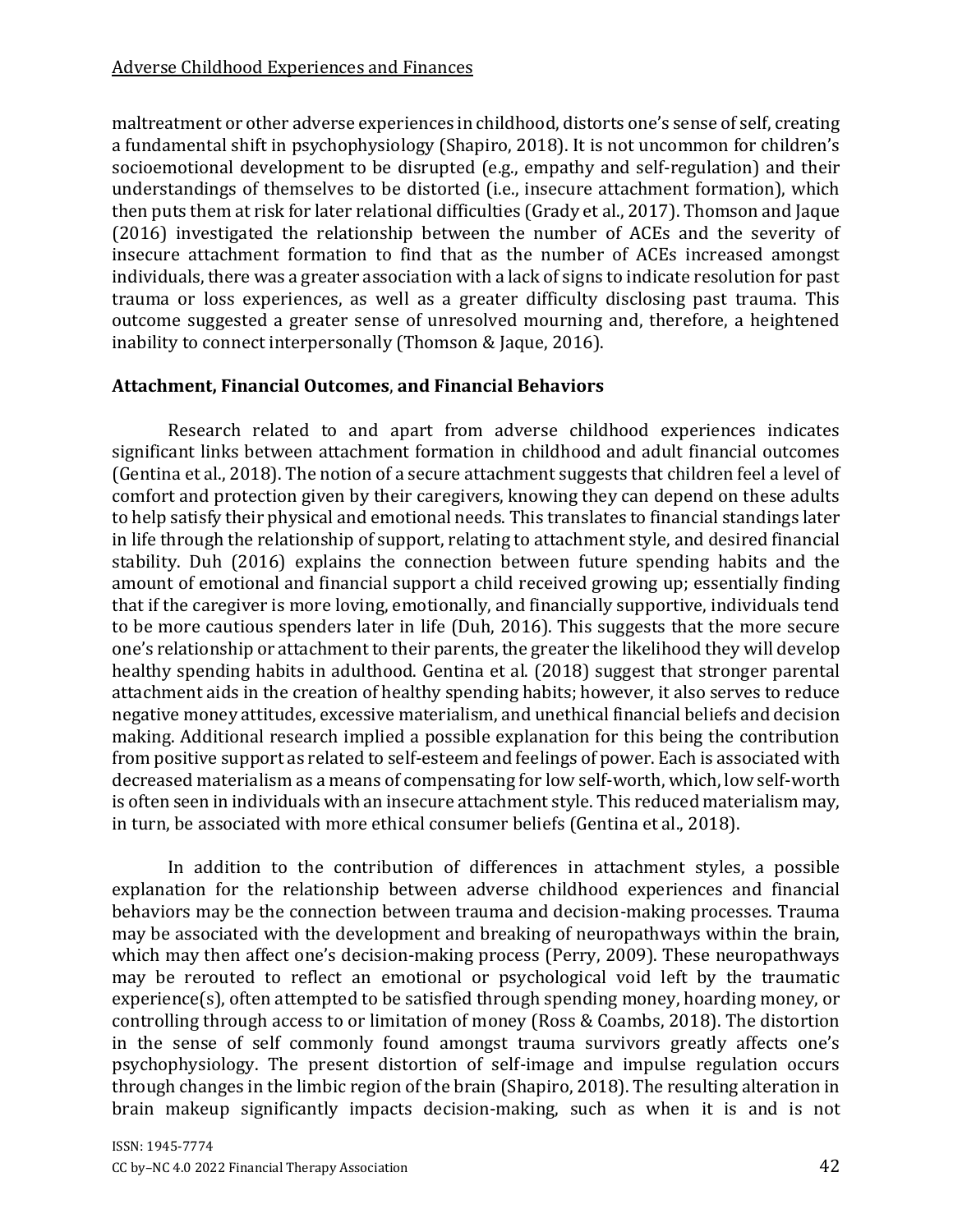appropriate to spend money, further implying that these poor spending habits not only be a habit but physiologically embedded into one's brain chemistry (Shapiro, 2018).

As previously noted, greater instances of ACEs are associated with poorer adult conditions, including low socioeconomic status, diminished resilience resources, high adult adversity, and poorer psychological well-being (Nurius et al., 2015). Although acute events may not necessarily lead to definite poor outcomes in adulthood, it does sensitize the individual to future adverse events (Agarwal, 2015). These life conditions illustrate chains of risk in which one set of adversities tends to leave one vulnerable to another. For example, multiple ACEs may lead to cumulative consequences, such as less educational achievement, which leads to financial insecurity that then increases the risk for adult adversities such as homelessness, unemployment, and marital conflict (Nurius et al., 2015). Consequently, this overwhelming spiral of adversities over the life course weakens opportunities for stable social support, the ability to obtain professional help, and maintain healthy habits; all of which collectively and progressively degrade psychological well-being (Nurius et al., 2015).

# **Financial Transparency**

In marital and cohabiting relationships, finances, in general, play an important role in couple satisfaction. Indeed, couples reporting financial issues report lower relationship satisfaction overall (Koochel et. al., 2020). Although couples can display positive communication skills while discussing finances, that does not imply that each partner is being completely truthful. Specifically, financial transparency encompasses a couple's amount of secrecy, trust, disclosure, and overall financial partnership (Koochel et al., 2020). Individuals with poorer spending habits are less likely to disclose their financial decisions, often keeping them a secret, which can, in turn, be extremely harmful to trust and partnership when dealing with finances (Koochel et al., 2020).

# **Current Study**

The purpose of the current study is to explore the relationship between constructs of self-reported measures of childhood adversity experiences, attachment, beliefs and behaviors associated with money, and financial transparency in relationships. The current study is guided by John Bowlby's attachment theory which links together several key components and provides new considerations for financial and relational processes. Attachment theory is a developmental theory that explains how early parental nurturance develops an internal template of self and external representation of others' emotional availability and ability to provide safety and security (Bowlby, 1984). Additionally, attachment theory has three typologies including secure attachment, avoidant/dependent attachment, and anxious attachment.

Although extensive research has been conducted on ACEs and their effects, revealing a number of deleterious associated outcomes, the current manuscript will focus more specifically on the impact of adverse childhood experiences on financial outcomes, such as beliefs, behaviors, and relational dynamics. It is predicted that adverse experiences during childhood with guardians, with peers, or within the larger community will affect the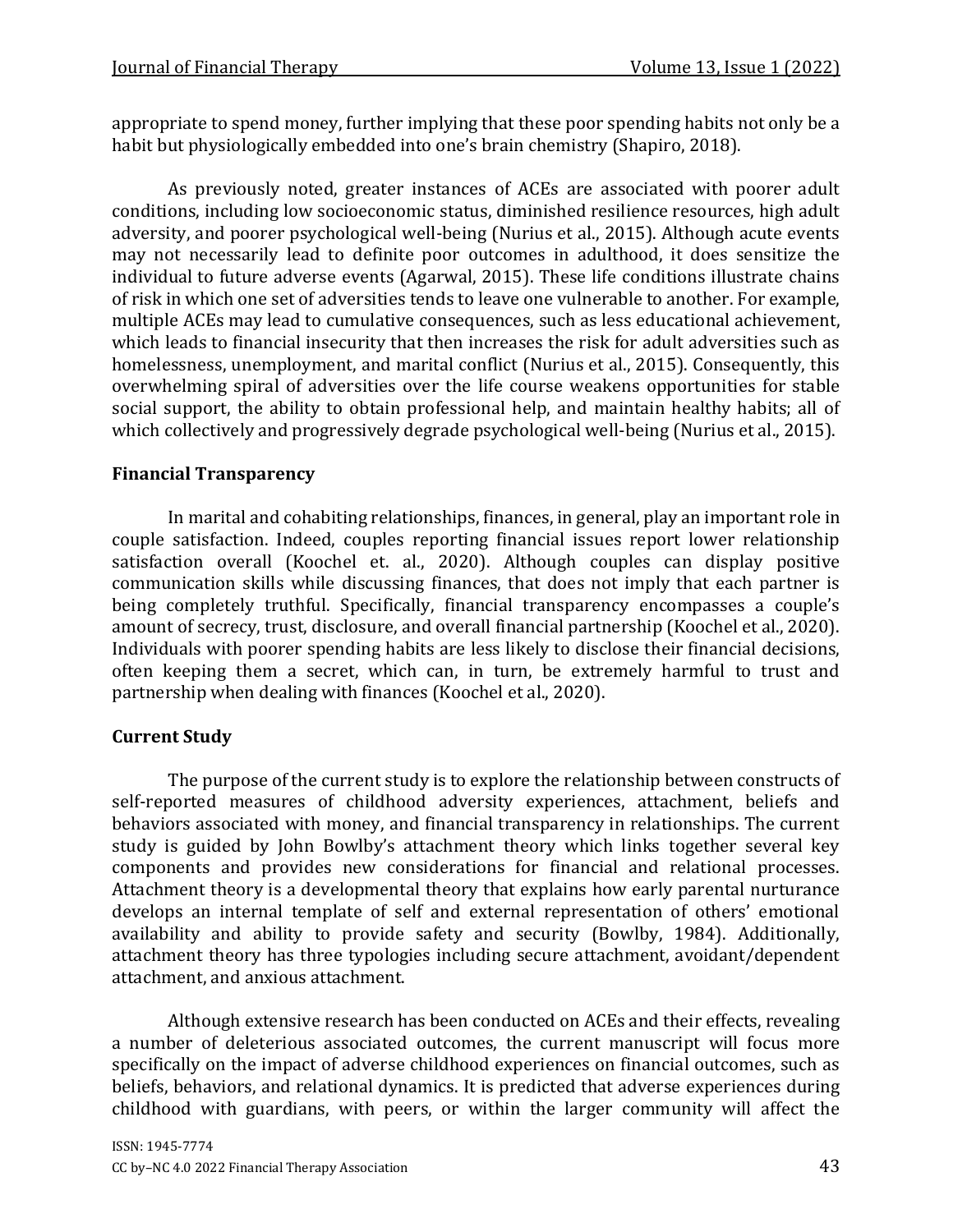#### Adverse Childhood Experiences and Finances

attachment and emotional regulation styles, which in turn, will negatively impact outcomes later in life associated with relationship dynamics, financial beliefs, and financial behaviors. This study will extend the existing literature on financial and relational behavior outcomes by investigating how adverse experiences during early developmental periods shape one's inter-and intra-thinking and behaviors around money.

## Hypotheses:

- 1. The frequency of ACEs is positively correlated with anxious adult attachment style, and negatively correlated with dependence and closeness.
- 2. Anxious attachment style will be positively correlated with maladaptive financial beliefs and behaviors, while closeness and dependence are negatively correlated with maladaptive financial beliefs and behaviors
- 3. Maladaptive money beliefs and behaviors will be associated with a decrease in financial transparency, in terms of partner togetherness, secrecy, and trust.

### **METHODOLOGY**

# **Procedure**

Data were collected from a convenience and volunteer sample recruited through an online, crowdsourcing website, Amazon Mechanical Turk (MTurk). MTurk allows members to sign-up, complete Human Intelligence Tasks (HITs), and then receive a nominal remuneration for their participation. Participants were required to pass certain inclusion criteria to participate in the study's survey. Inclusion criteria were set such that participants must be English speaking, U.S. citizens, be over the age of 18, have completed a minimum of 100 HITs previously within the MTurk system, and have a corresponding 95% approval rating on MTurk from their past HITs. The participants in this study varied in race, gender, age, occupation, and income level. Each participant was compensated \$2.25 for completing the survey, which was above the average payment for MTurk questionnaires. The survey is distributed via email providing the Qualtrics link, giving the participants the freedom to complete this survey at their leisure. Participants were given an informed consent agreement which they agreed to before completing the survey. The survey used for the current study consisted of questionnaires pertaining to demographics, adverse childhood experiences, adult attachment styles, money beliefs and behaviors, and financial transparency. Based on recommendations from Oppenheimer et al. (2009), three attention check questions with unequivocal answers were also given to ensure quality control.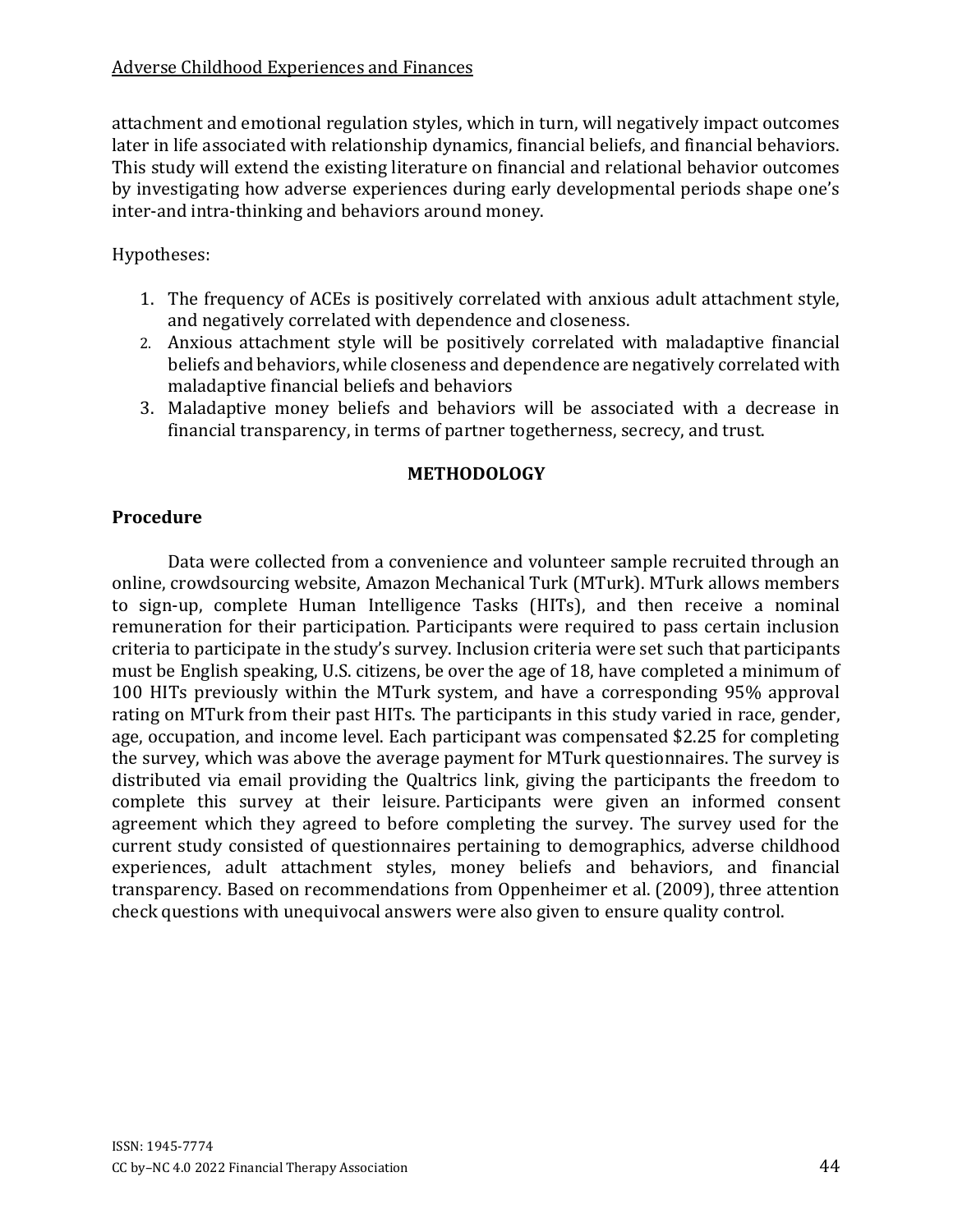### **Table 1.**

*Demographic Characteristics of Participants (*N*= 500)*

| Characteristic                    | n            | $\%$ |
|-----------------------------------|--------------|------|
| Gender                            |              |      |
| Woman                             | 200          | 41.2 |
| Man                               | 284          | 56.8 |
| <b>Other</b>                      | 1            | 0.2  |
| Race and Ethnicity                |              |      |
| Caucasian/White                   | 358          | 71.6 |
| African American/Black            | 81           | 16.2 |
| Hispanic                          | 21           | 4.2  |
| American Indian or Alaskan Native | 3            | 0.6  |
| Native American                   | $\mathbf{1}$ | 0.2  |
| Asian                             | 27           | 5.4  |
| <b>Other</b>                      | 6            | 1.2  |
| Age (years)                       |              |      |
| 18-30                             | 98           | 29.4 |
| 31-50                             | 166          | 58   |
| 51-75                             | 42           | 12.6 |
| <b>Marital Status</b>             |              |      |
| Single                            | 144          | 28.8 |
| Dating/Courting                   | 75           | 15.0 |
| Engaged                           | 24           | 4.8  |
| Married                           | 224          | 44.8 |
| Divorced/Separated                | 23           | 4.6  |
| <b>Other</b>                      | 6            | 1.2  |
| Education                         |              |      |
| Less than high school degree      | 1            | 0.2  |
| High school degree/equivalent     | 54           | 10.8 |
| Some college, no degree           | 93           | 18.6 |
| Associate degree                  | 57           | 11.4 |
| Bachelor's degree                 | 230          | 46.0 |
| Professional degree               | 29           | 5.8  |
| Graduate degree                   | 33           | 6.6  |
| Income                            |              |      |
| \$0                               | 3            | 0.6  |
| $$1.00 - $25,000$                 | 107          | 21.5 |
| \$25,001 - \$50,000               | 173          | 34.5 |
| \$51,001 - \$100,000              | 158          | 31.6 |
| $$100,000+$                       | 59           | 11.8 |
| Debt                              |              |      |
| \$0                               | 137          | 27.5 |
|                                   |              |      |
| $$1.00 - $10,000$                 | 160          | 31.9 |
| $$10,001 - $50,000$               | 113          | 22.7 |
| \$50,001 - \$100,000              | 33           | 6.5  |
| $$100,001+$                       | 57           | 11.4 |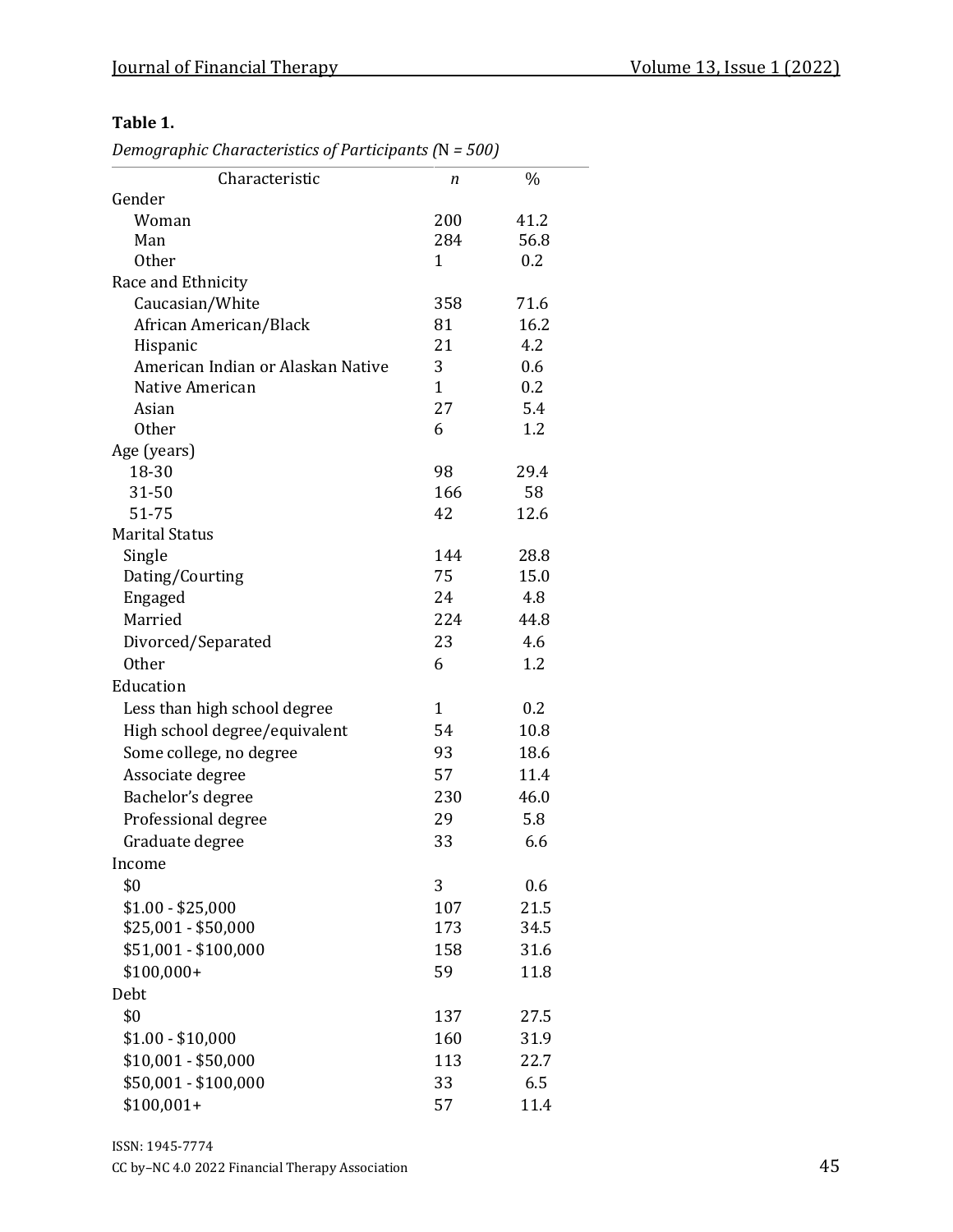# **Participants**

An a priori statistical power analysis using G\*Power (Faul et al., 2007) – based on an alpha ( $\alpha$ ) of .05, a beta ( $\beta$ ) of .05, a medium effect size ( $f2$ ) of .15 (Cohen, 1988), and 48 pathsyielded a recommended sample size of 317. The current study had a sample size of 500 respondents, which provided sufficient power to detect an effect size (f2) of .15 and larger. The current study utilized data from a sample of adults aged 18 who are US citizens. Of the 500 participants, 71.6% were White, 16.2% were African American, 4.2% were Hispanic, 0.6% American Indian/Alaskan Native, 0.2% Native American, 5.4% Asian, and 1.2% other. Out of the participants, 41.2% identified as female, while the remaining 56.8% identified as male, and 0.2% identified as other. Of the 500 participants, 58.4% had a bachelor's degree or higher. 44.8% of the sample was married. The skewness for all variables, except for race and age was between -1 and 1.

# **Measures**

The participants completed a Qualtrics survey containing a demographic questionnaire, as well as questions on Adverse Childhood Experiences (ACE), Adult Attachment Style, Money Beliefs and Behaviors, and Financial Transparency. The demographic questionnaire included participants' age, race, marital status, education, occupation, gross yearly income, and debt total which were used as control items in the current manuscript.

**Adverse childhood experience**. The adapted Adverse Childhood Experiences survey (ACE-IQ) includes 19 items that assess the frequency of adverse experiences during childhood, including subscales for verbal, physical, and sexual abuse in the family; the childparent relationship, or child neglect; peer violence, such as bullying; and community violence, such as witnessing violence in the neighborhood (Boullier & Blair, 2018). A sample item from the ACE-IQ is: "*Did a parent, guardian, or other household member yell, scream, or swear at you, insult or humiliate you?"* Each subscale is scored on a Likert-type scale ranging from 1 (always) to 5 (refused) with higher scores indicating fewer adverse experiences during childhood. The ACE-IQ shows high internal validity for each of the subscales (all subscales  $\alpha \geq 0.80$ ).

**Adult attachment***.* The adapted Adult Attachment Scale (AAS; Collins & Read, 1990) assesses each participant for their attachment style, that is, the trust and security an individual feels when connecting with others, especially a partner. On an 18-item scale, it assesses if one has a secure, anxious, and avoidant/dependent attachment style in adulthood. The measure is broken into subscales of dependence, anxiety, and closeness regarding others. A sample item to assess an anxious attachment style states: "*I often worry that romantic partners don't really love me."* Each item is scored on a Likert-type scale ranging from 1 (not at all characteristic to me) to 5 (very characteristic of me) with higher scores indicating a higher degree of having the attachment style in adulthood. The adult attachment scale shows high internal reliability ( $\alpha = 0.80$ ).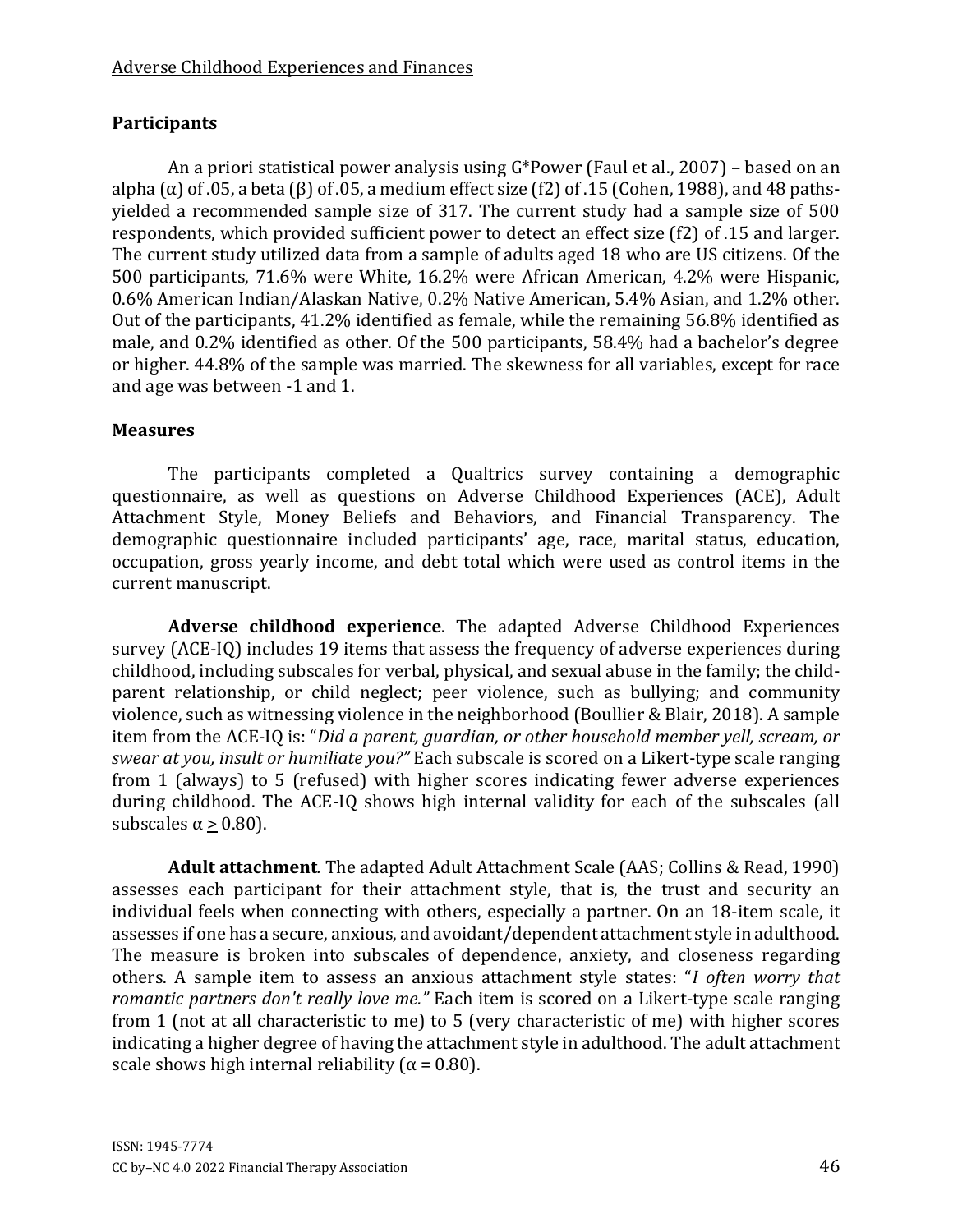**Money beliefs and behaviors***.* The adapted Money Beliefs and Behaviors scale is a 23-item scale used to assess participants' relationship with money, and how their beliefs and behaviors affect their money habits. The money beliefs and behaviors scale consists of six subscales of obsession (i.e., preoccupation with control and power around money), retention (i.e., worry about saving money), effort (i.e., recognition of the energy, resources, and time an individual puts into obtaining money and whether it is deserved), security (i.e., one's confidence about their money management), and inadequacy (i.e., feelings of not having enough money, particularly in relation to others). Each item is measured on a Likert-type scale ranging from 1 (strongly disagree) to 6 (strongly agree). Higher scores indicate having greater levels of money belief and behavior. Sample items include: *"I always know exactly how much money I have in my bank, savings account, or credit union,"* and *"I put money ahead of pleasure."* The money beliefs and behavior scale have high internal reliability ( $\alpha$  = 0.78).

**Financial transparency**. The financial transparency scale (Koochel et al., 2017) is a 26-item measure that consists of three subscales of financial partner togetherness (i.e, the extent to which the participants share and manage finances together with their partner), secrecy (i.e., the extent to which a participant is honest about finances with their partner), and trust (i.e., the extent to which a participant trusts their partner's financial management ability and discloses their own finances to their partner). The scale assesses the role that money plays within a relationship with a romantic partner, and how honest the participants are with a partner. Each item is assessed by a Likert-type scale, ranging from 1 (not at all likely) to 5 (very likely) with high scores indicating higher levels of financial transparency with a partner. Sample items include statements such as: *"Please indicate how likely you are to do the following…lie to your partner about a financial transaction."* The financial transparency scale shows high internal reliability ( $\alpha$  = 0.83; Koochel et al., 2017).

**Demographic Variables.** Participant age, race, gender, debt, and education level were accounted for in the analysis as control variables. Participant age was calculated at the time of data collection by the reported birthdate of each participant. Participant race was assessed on a categorical eight-point self-report scale. Participant gender was assessed on a categorical three-point scale of female(1), male(2), and other(3). Participant debt was reported as a continuous item. And education level was assessed on a seven-point scale from "less than high school degree" (1) to "Graduate degree" (7).

### **Data Analysis**

The current study utilized a structural equation model (SEM) examining the relationship between adverse childhood experiences, attachment style, money beliefs and behaviors, and financial transparency. Preliminary analyses examine a bi-variate correlational matrix across all study variables. Confirmatory factor analysis (CFA) was used to test the validity of measurement scales. Data was collected with SPSS 25 (IBM Corporation, 2017) and analyses were run through AMOS 24.0 (Arbuckle, 2014) to obtain estimates. Although there was minimal missing data in the current study, (1.7% of the tested variables), full information maximum likelihood (FIML) was used to account for missing data. FIML is preferable to other methods because it allows all available data to be utilized when estimating model parameters and standard errors (Enders, 2001). Control variables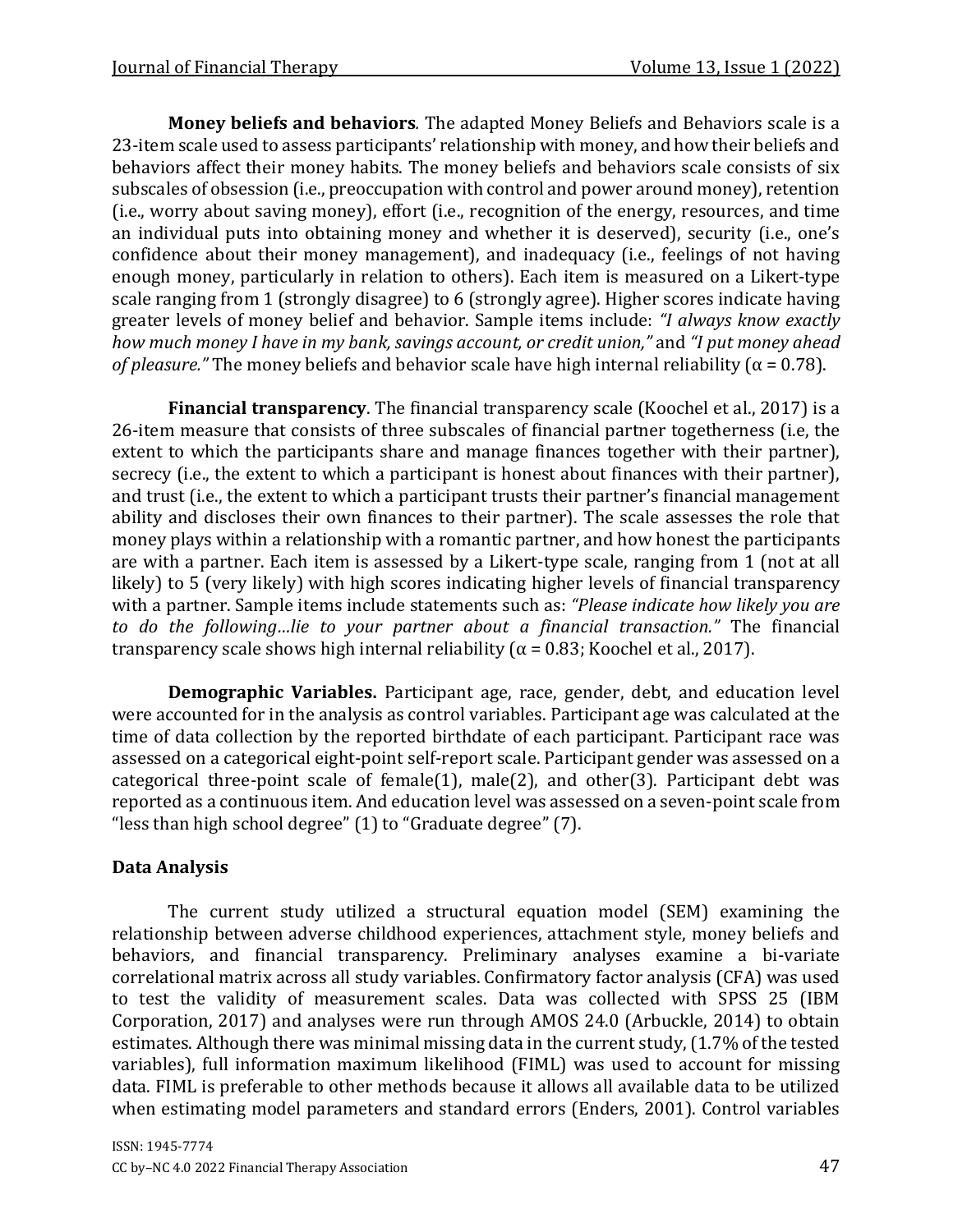were modeled with the semi-partial method (Little, 2013). Standardized coefficients were reported in the analysis. A range of fit indices was used to assess the goodness-of-fit, including the Chi-square statistic/degrees of freedom ratio, comparative fit index (CFI), and the Root Mean Square Error Approximation (RMSEA).

#### **RESULTS**

#### **Preliminary Analysis**

A zero-order, bivariate, correlational matrix, as well as means, standard deviations, and skewness of the study are shown in Table 2. Preliminary findings showed high levels of strength exist between study variables. The skewness for all variables, except for race, age, ACE neglect, and ACE sexual abuse lie between -1 and 1 indicating the sample was representative of the general population. The skewness of each of these variables was as follows, race: 2.808, age: 1.092, ACE neglect: -1.142, and ACE sexual abuse: -1.578, respectively. Confirmatory factor analysis (CFA) results indicated that all primary assessments received an acceptable fit of the data and all factor loadings had a value higher than .41 with acceptable ranges for items on each subscale for ACEs (.41-.89); Attachment (.42-.89); Money Behaviors and Beliefs (.46-.85); and Financial Transparency (.74-.95). Hence, the scales had convergent validity.

### **Structural Equation Modeling**

Structural Equation Modeling (SEM) was used to assess the relationships among ACEs, adult attachment, money beliefs and behaviors, and financial transparency. Figure 1 shows the significant standardized path coefficients. Model fit indices suggested the model fit the data reasonably well  $\chi$ 2(97, 500) = 329.84,  $p < .001$ ; RMSEA = .069; 95% CI [.061, .078]; CFI = .94.; TLI .84.  $\chi$ 2/df = 3.4. ACE neglect was significantly and negatively associated with adult attachment anxiety ( $\beta$  = -0.151,  $p$  < .001), meaning that if one experienced neglect as a child from their parent/guardian, they were more likely to report having an anxious attachment style in adulthood. ACE verbal abuse was significantly and positively associated with adult attachment closeness and adult attachment dependence (ß= 0.288, *p* < .001; ß= 0.251, *p* < .001; respectively). This means as greater amounts of verbal abuse were reported, participants were less likely to report closeness and dependence in their adult attachment style. There was also a trend between ACE verbal abuse and adult attachment anxiety (ß= - 0.115,  $p = .06$ ), meaning the greater the reported verbal abuse, there was some evidence of a greater likelihood of adult attachment anxiety reported. ACE child sexual abuse was negatively and significantly associated with adult attachment anxiety ( $\beta$  = -0.226, p < .001), providing evidence for higher reported sexual abuse being associated with higher reports of anxious attachment in adulthood. Lastly, ACE child peer violence was positively and significantly associated with adult attachment dependence (ß= 0.138, *p* < .01), meaning that the greater the reported number of times one had experienced peer violence as a child, the more likely the participant reported a dependent adult attachment style. No significant relationships were found for ACE child physical abuse or ACE community violence were found as they relate to attachment styles in the study.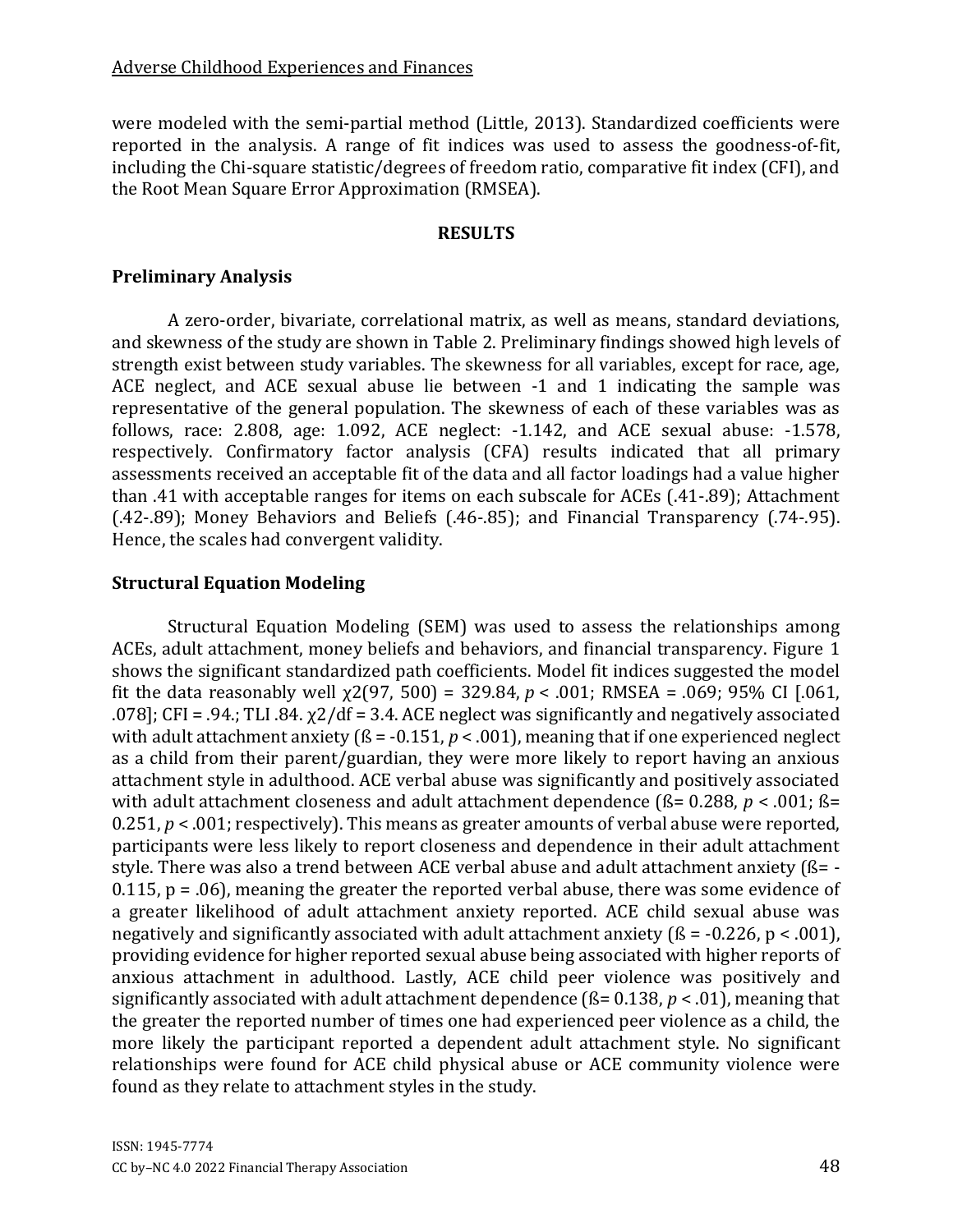**Table 2.** *Bivariate Correlational Matrix of Study Variables*

|                               | 1          | 2           | 3         | $\overline{4}$ | 5         | 6          | $7\overline{ }$ | 8         | 9         | 10        | 11          | 12        | 13        | 14        | 15        | 16        |
|-------------------------------|------------|-------------|-----------|----------------|-----------|------------|-----------------|-----------|-----------|-----------|-------------|-----------|-----------|-----------|-----------|-----------|
| 1.ACE Neglect                 |            |             |           |                |           |            |                 |           |           |           |             |           |           |           |           |           |
| 2. ACE Verb                   | .553***    |             |           |                |           |            |                 |           |           |           |             |           |           |           |           |           |
| Abuse                         |            |             |           |                |           |            |                 |           |           |           |             |           |           |           |           |           |
| 3. ACE Sexual<br>Abuse        | .573***    | $.401***$   |           |                |           |            |                 |           |           |           |             |           |           |           |           |           |
| 4. ACE Physical               | .539***    | $.679***$   | .482***   |                |           |            |                 |           |           |           |             |           |           |           |           |           |
| Abuse                         |            |             |           |                |           |            |                 |           |           |           |             |           |           |           |           |           |
| 5. ACE Peer                   | $.320***$  | $.445***$   | $.257***$ | .391***        |           |            |                 |           |           |           |             |           |           |           |           |           |
| Violence                      |            |             |           |                |           |            |                 |           |           |           |             |           |           |           |           |           |
| 6. ACE                        | .490***    | $.481***$   | $.416***$ | .464***        | .532***   |            |                 |           |           |           |             |           |           |           |           |           |
| Community                     |            |             |           |                |           |            |                 |           |           |           |             |           |           |           |           |           |
| Violence                      |            |             |           |                |           |            |                 |           |           |           |             |           |           |           |           |           |
| 7. Adult Attach               | $-.230***$ | $-323***$   | $-194***$ | $-219***$      | $-214***$ | $-165***$  |                 |           |           |           |             |           |           |           |           |           |
| Close                         |            |             |           |                |           |            |                 |           |           |           |             |           |           |           |           |           |
| 8. Adult Attach               | $-316**$   | $-0.391***$ | $-247***$ | $-293***$      | $-333***$ | $-.309***$ | $.685***$       |           |           |           |             |           |           |           |           |           |
| Depend                        |            |             |           |                |           |            |                 |           |           |           |             |           |           |           |           |           |
| 9. Adult Attach               | .365***    | $.289***$   | .389***   | $.255***$      | $.198***$ | $.263***$  | $-497***$       |           |           |           |             |           |           |           |           |           |
| Anxiety                       |            |             |           |                |           |            |                 | $.663***$ |           |           |             |           |           |           |           |           |
| 10. Money Belief              | 496***     | $.205***$   | .469***   | $.235***$      | $.117*$   | .358***    | $-258***$       | .394***   | $.556***$ |           |             |           |           |           |           |           |
| Obsession                     | .490***    | $.238***$   | .484***   | 242***         | $.148**$  | $.286***$  | $-296***$       |           | $.570***$ | $.770***$ |             |           |           |           |           |           |
| 11. Money Belief<br>Retention |            |             |           |                |           |            |                 | .401***   |           |           |             |           |           |           |           |           |
| 12. Money Belief              | $-0.048$   | .050        | $-0.044$  | .011           | .047      | $-.030$    | $-060$          | $-0.092*$ | .012      | $-0.041$  | .072        |           |           |           |           |           |
| Effort                        |            |             |           |                |           |            |                 |           |           |           |             |           |           |           |           |           |
| 13. Money Belief              | $-0.0051$  | $-0.025$    | $-0.55$   | .015           | $-0.023$  | .022       | $-0.38$         | .023      | $-027$    | .025      | $-0.36$     | .057      |           |           |           |           |
| Security                      |            |             |           |                |           |            |                 |           |           |           |             |           |           |           |           |           |
| 14. Money Belief              | $-293***$  | $-286***$   | $-314***$ | $-0.264***$    | $-240***$ | $-210***$  | .348***         | $.446***$ | $-507***$ | $-453***$ | $-545***$   | $-269***$ | $-0.089*$ |           |           |           |
| Inadequacy                    |            |             |           |                |           |            |                 |           |           |           |             |           |           |           |           |           |
| 15. Financial                 | $-012$     | $-112*$     | .038      | $-075$         | $-.037$   | .005       | .297***         | $.178***$ | $-0.97*$  | .035      | $-.011$     | $-148***$ | $-182***$ | $.144**$  |           |           |
| Trans                         |            |             |           |                |           |            |                 |           |           |           |             |           |           |           |           |           |
| Togetherness                  |            |             |           |                |           |            |                 |           |           |           |             |           |           |           |           |           |
| 16. Financial                 | $-449***$  | $-268***$   | $-448***$ | $-.320***$     | $-143**$  | $-314***$  | $.261***$       | $.355***$ | $-517***$ | $-701***$ | $-0.605***$ | .032      | $-0.016$  | .407***   | $.94*$    |           |
| <b>Trans Secrecy</b>          |            |             |           |                |           |            |                 | $.249***$ | $-187***$ | $-130**$  |             |           |           | $.160***$ |           | $.245***$ |
| 17. Financial                 | $-126**$   | $-126**$    | $-022$    | $-103*$        | $-0.41$   | $-0.077$   | $.313***$       |           |           |           | $-111*$     | $-0.76$   | $-087$    |           | $.767***$ |           |
| <b>Trans Trust</b><br>Mean    | 10.25      | 5.94        | 14.23     | 6.44           | 5.46      | 9.63       | 19.54           | 15.88     | 15.15     | 32.48     | 8.60        | 7.15      | 7.24      | 10.57     | 62.7      | 11.786    |
|                               |            |             |           |                |           |            |                 |           |           |           |             |           |           |           |           |           |
| Standard                      | 2.41       | 1.93        | 3.12      | 1.82           | 1.64      | 2.22       | 3.94            | 4.89      | 7.12      | 15.04     | 3.48        | 2.42      | 1.65      | 4.12      | 18.21     | 3.54      |
| Deviation                     |            |             |           |                |           |            |                 |           |           |           |             |           |           |           |           |           |
| Skewness                      | $-1.19$    | $-483$      | $-1.65$   | $-0.892$       | 0.18      | $-844$     | $-182$          | .31       | .222      | .57       | .348        | .138      | .032      | .013      | $-448$    | $-0.777$  |
| Range                         | 9.00       | 6.00        | 12.99     | 6.00           | 6.00      | 9.00       | 17.00           | 20.00     | 24.00     | 57.00     | 14.00       | 10.00     | 15.00     | 72.00     | 12.00     | 20.00     |
| Range Minimum                 | 3.00       | 2.00        | 4.00      | 2.00           | 2.00      | 3.00       | 10.00           | 5.00      | 6.00      | 12.00     | 3.00        | 2.00      | 3.00      | 18.00     | 3.00      | 5.00      |
| Range Maximum                 | 12.00      | 8.00        | 16.00     | 8.00           | 8.00      | 12.00      | 27.00           | 25.00     | 30.00     | 69.00     | 17.00       | 12.00     | 18.00     | 90.00     | 15.00     | 25.00     |
|                               |            |             |           |                |           |            |                 |           |           |           |             |           |           |           |           |           |

*Note***:** \*\*\* indicates *p< .*001, \*\* indicates *p<* .01, and \* indicates *p<*.05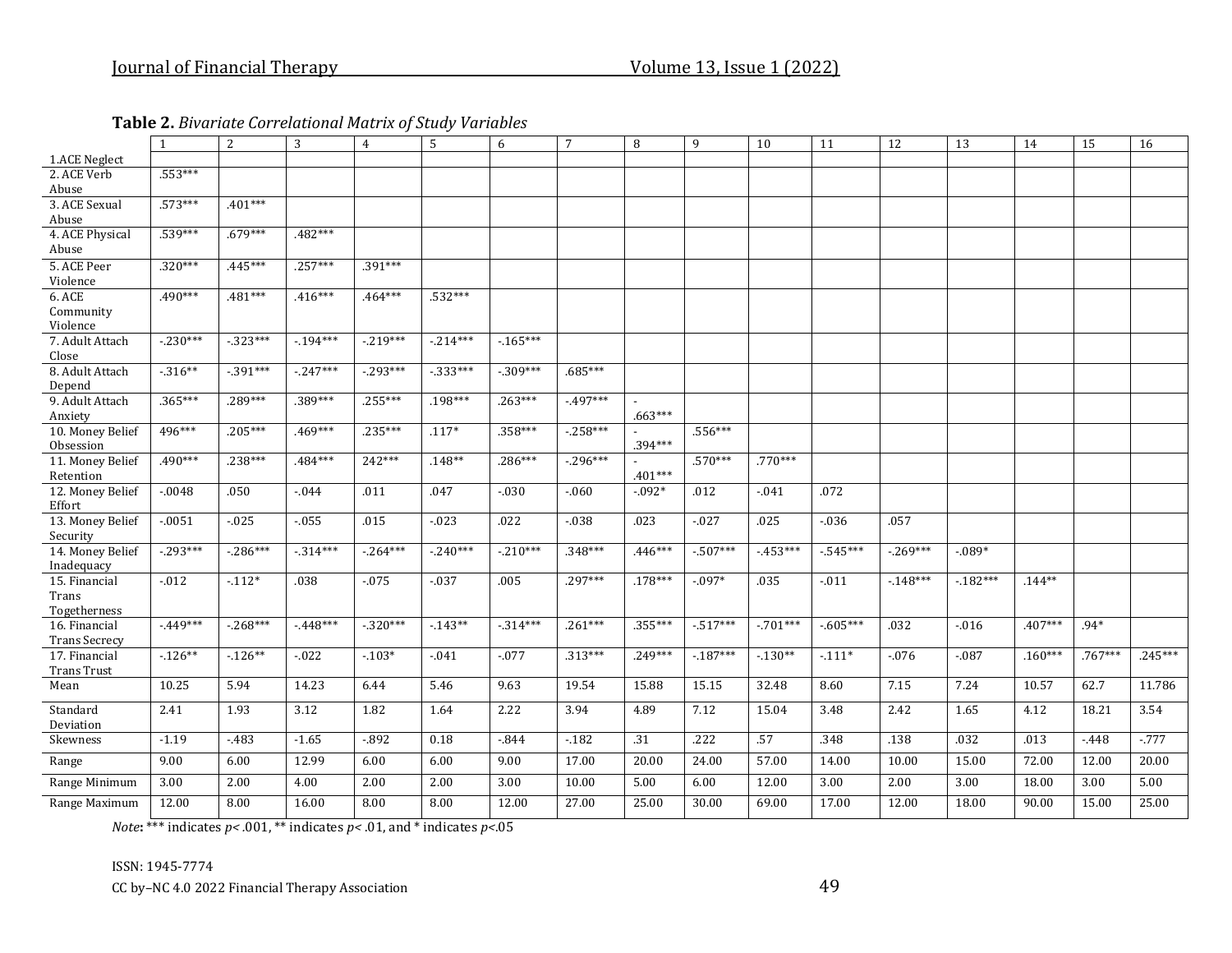#### Adverse Childhood Experiences and Finances

In turn, the adult attachment style of dependence was negatively and significantly related to the money belief and behavior of effort ( $\beta$  = -0.181, p < .05), meaning the more likely a participant reported a dependent attachment style in adulthood, the more likely they were to believe they deserve the money they have. The adult attachment dependence was also positively and significantly associated with the money belief and behavior of inadequacy ( $\beta$  = 0.166,  $p$  < .01), indicating a greater belief that the participants were not well off financially if they indicated an adult attachment style of dependence. In contrast, the adult attachment style of anxiety was positively and significantly associated with the money beliefs and behaviors of obsession and retention ( $\beta$  = 0.531,  $p$  < .001;  $\beta$  = 0.543,  $p$  < .001; respectively), while negatively and significantly associated with the money belief and behavior of inadequacy ( $\beta$  = -0.375,  $p < .001$ ). In other words, the more likely participants reported an anxious adult attachment style, the more likely they were to report beliefs and behaviors of power and control associated with money, worry more about saving money, and believe they are less well off than others; respectively. No significant relationships were found between adult attachment closeness and any money belief and behavior. And no adult attachment style was associated with the money belief and behavior of security.

Lastly, findings provided evidence of many associations between money beliefs and behaviors with the financial transparency factors of partner togetherness, secrecy, and trust. The financial transparency characteristic of partner togetherness was negatively and significantly related to the money beliefs and behaviors of effort and security (ß = -0.093, *p*  $\leq$  .01;  $\beta$  = -0.145,  $p \leq 0.01$ ; respectively), and positively and significantly associated with inadequacy ( $\beta$  = 0.156,  $p < .01$ ). These associations indicate the more a participant felt their money was deserved, were less confident about money management, and believed they were well off compared to peers, the more likely they were to report sharing and doing moneyrelated tasks as a couple. The financial transparency characteristic of secrecy was negatively and significantly associated with the money beliefs and behaviors of obsession and retention  $(S = -0.544, p < .001; S = -0.126, p < .01;$  respectively), while also being positively and significantly associated with inadequacy ( $\beta$  = 0.095,  $p$  < .05). These paths indicate that participants who reported money beliefs and behaviors of being less controlling, less likely to worry about saving money, and believing they are well off compared to peers are more likely to report being honest about money in their relationship. No significant associations were found between money beliefs and behaviors and the financial transparency characteristic of trust. However, there was a positive trend between inadequacy and trust (ß = 0.105, *p* = .053) indicating a possible path between believing one is well off and increased trust in a partner's money management.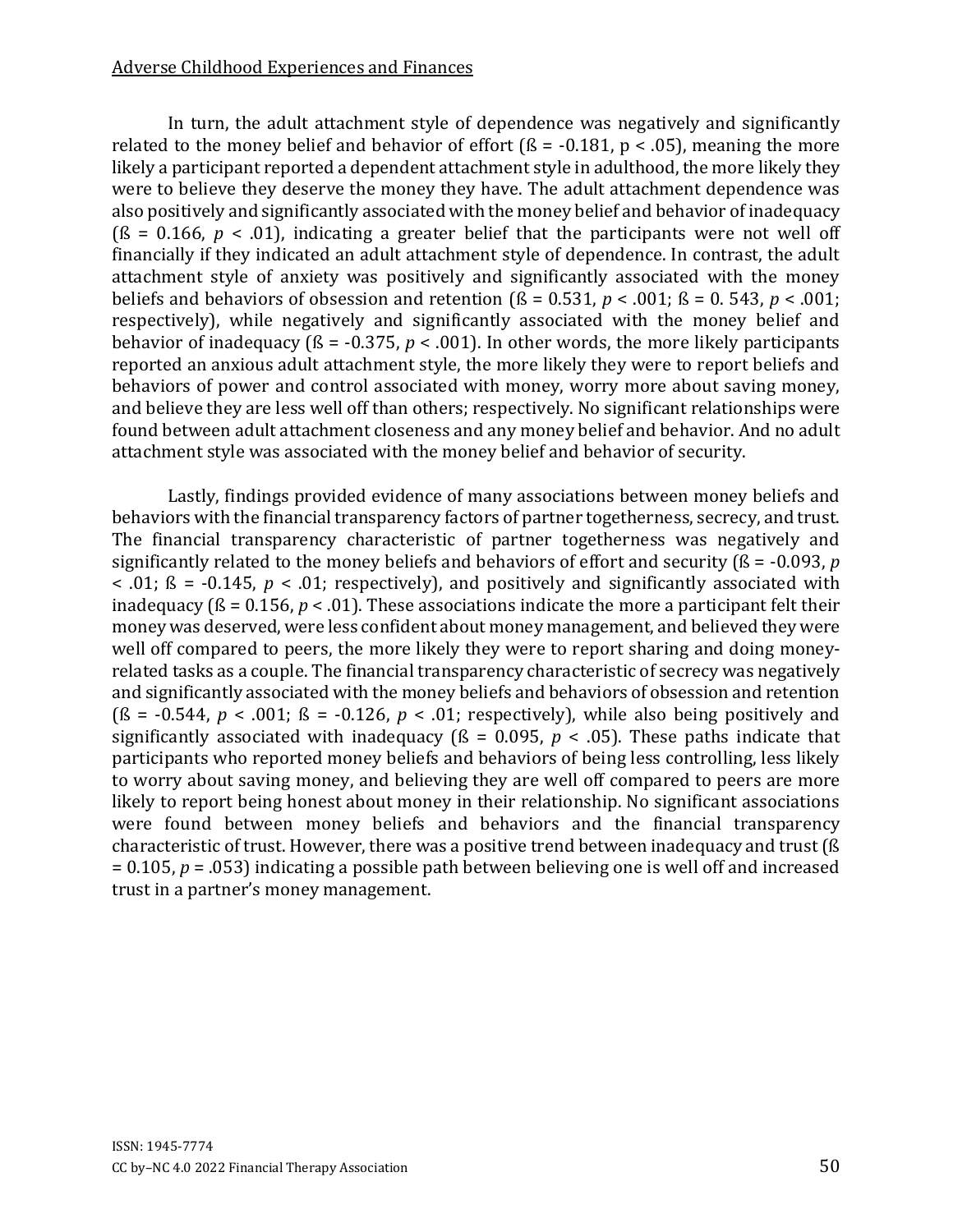#### **Figure 1.**

*Structural Equation Model of Adverse Childhood Experiences on Attachment, Money Behaviors and Beliefs, and Financial Transparency*

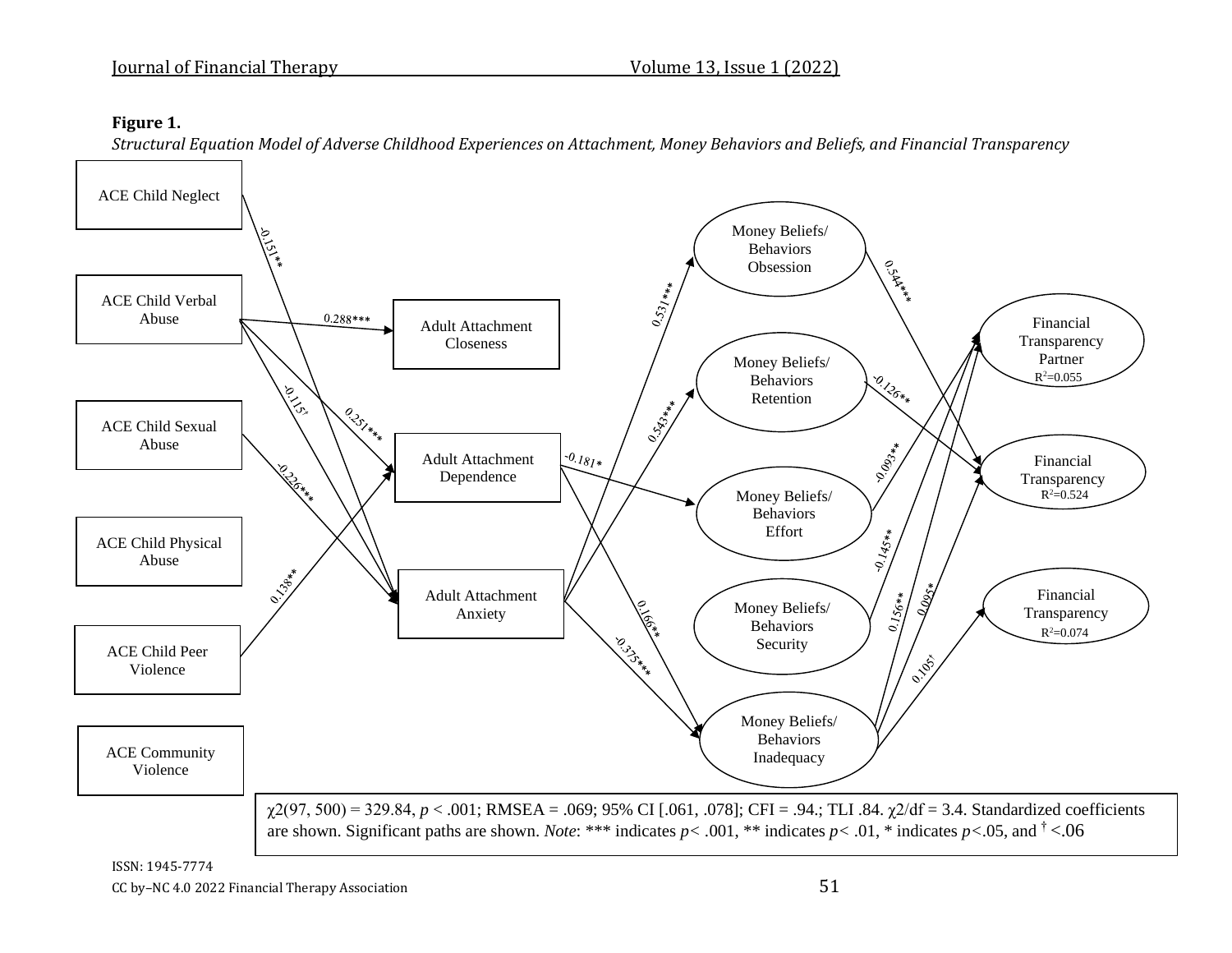**Sobel Test.** The Sobel test was used to examine statistically significant indirect effects between ACEs and financial transparency. Although bootstrapping has become a popular choice for small sample sizes in recent research, the Sobel test remains a statistically rigorous method for examining indirect effects, and is intended for larger sample sizes; i.e., those over 100 participants (Koopman et al., 2014). Significant indirect pathways were found for ACE sexual abuse to adult attachment anxiety, and in turn, to the money beliefs and behaviors of obsession (*z* = -1.769, *p* <.05), retention (*z* = -1.891, *p* <.05), and inadequacy (*z* = 1.878, *p* <.05). There were also statistically significant indirect effects for the adult attachment of anxiety to the financial transparency characteristic of secrecy through the money beliefs and behaviors of obsession ( $z = -4.844$ ,  $p < .001$ ), retention ( $z = -2.502$ ,  $p < .05$ ) and inadequacy  $(z = -2.805, p < 0.01)$ . These findings support the supposition that attachment styles in adulthood may be a notable pathway between childhood abuse and money beliefs and behaviors. In turn, findings also provide evidence of money beliefs and behaviors as a link between attachment style and financial transparency between partners.

#### **DISCUSSION**

The current study extends the existing literature by investigating how adverse childhood experiences (ACEs), such as abuse, neglect, and violence during early developmental periods may impact one's adult relational dynamics around money, particularly through their adult attachment style and financial beliefs and behaviors. The current study was exploratory in nature as there is little evidence in past research that suggests a link between early childhood traumas with financial behaviors and beliefs. ACEs, however, have been shown to have a lasting effect on our adult lives across a multitude of other relationship and behavior domains.

Overall, the findings provided support for the hypothesized model. As anticipated, an increase in the frequency of negative ACEs was associated with a decrease in secure attachment and an increase in insecure attachments (Hypothesis 1). The reported increase in frequency of the ACEs of neglect, verbal abuse, and sexual abuse was shown to have a greater relationship with the insecure attachment style of anxiety in adulthood. As the frequency increased for the ACEs of child verbal abuse and peer violence, participants were less likely to report an adult attachment of dependence. Additionally, a decrease in the reported frequency of the ACEs of verbal abuse was linked to the more secure attachment styles of closeness. Surprisingly, physical abuse and community violence did not show to have a significant relationship with adult attachment styles. This may simply be due to a low number of participants reporting they had experienced these specific adverse child traumas. In turn and as predicted, the insecure adult attachments of dependence and anxiety were associated with more maladaptive money beliefs and behaviors (Hypothesis 2), particularly with those of effort and inadequacy, and then obsession, retention, and inadequacy; respectively. In contrast to the hypothesized model, no maladaptive beliefs and behaviors were found to be significantly associated with the secure attachment of closeness in adulthood. Although the explanation for this lack of relationship needs to be further explored, it may be that insecure attachments have a greater impact on behavior and beliefs than secure attachments do. Some research suggests that insecure attachment styles are associated with greater beliefs that the world is more dangerous, uncaring, and competitive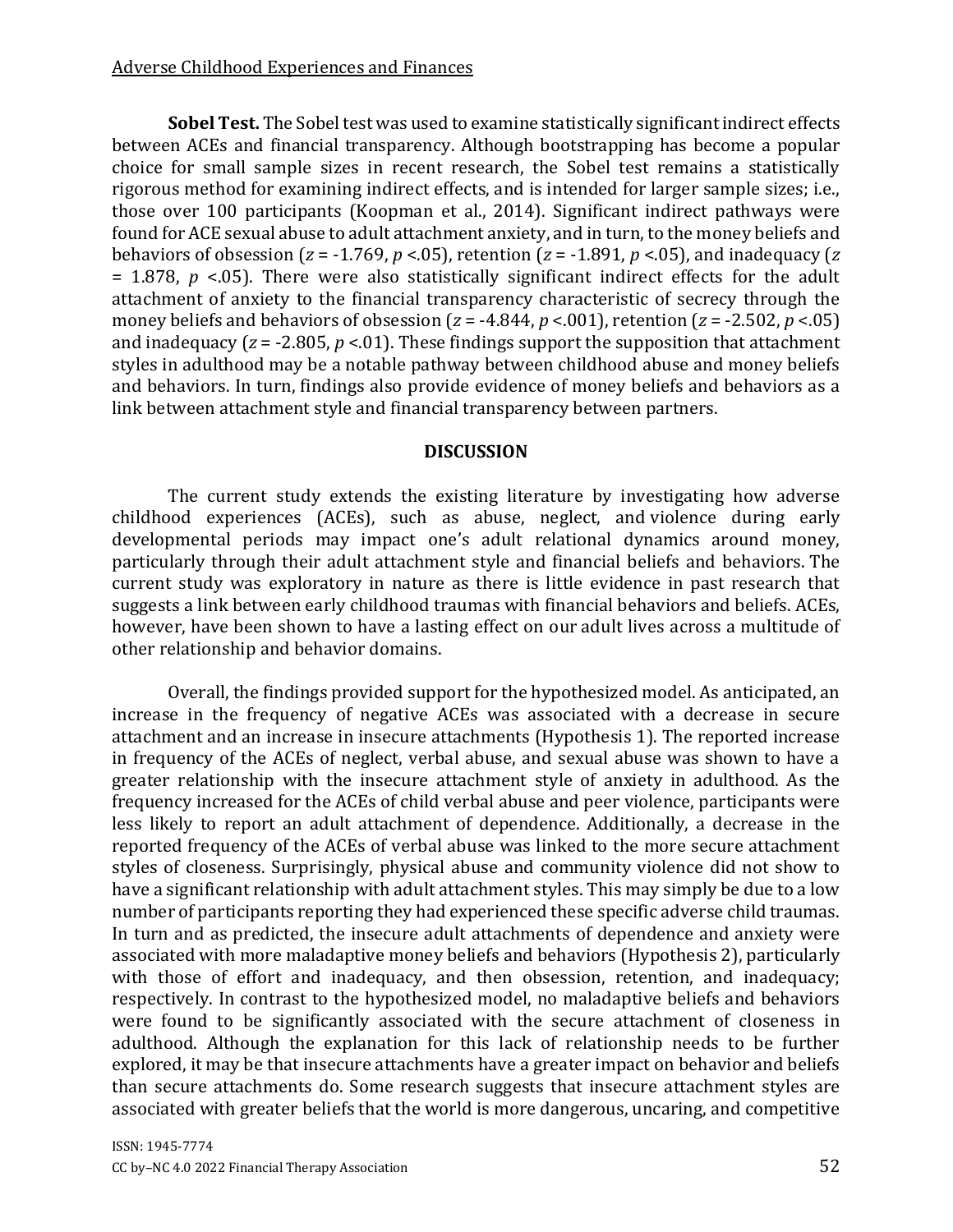(Stackert & Burski, 2003), lending support to the findings of greater reported beliefs and behaviors around control, savings worries, lack of deserving money, and not believing one is well off in comparison to others. Lastly, as expected, the increase of maladaptive financial beliefs and behaviors increased reports of less financial transparency with a partner (Hypothesis 3). Findings indicated all of the reported money beliefs and behaviors subscales that were maladaptive were linked to less financial transparency for partner togetherness, secrecy, and/or trust. This is consistent with and provides supporting evidence with past research showing poor financial management behaviors are significantly associated with less relationship quality and supportive relationship behaviors (Barton, et al., 2015).

Pain-saturated narratives center on money for many individuals, couples, and families (Ross & Coambs, 2018). Previous research suggests that the loss of social connection in childhood may lead to the development of disordered financial behaviors as a way of attempting to re-establish those social relationships (Kasser, et al., 2004). It is theorized, from this prior research, that circumstances of abuse, neglect, and violence may be associated with this loss of connection. Zhou and Gao (2008) found that in the absence of social support, money may serve as a secondary pain management mechanism. This reliance on money as a pain-management mechanism may then impair financial management behavior processes, as well as the attachment relationship in adult intimate relationships (Mikulincer & Shaver, 2008).

Although this area of trauma, money, and relationships has not been fully explored, the findings are congruent with current research in that instances of neglect, abuse, and violence contribute to not forming secure and trusting attachments (Thomson & Jaque, 2017), which may, in turn, carry on into adult behaviors, beliefs, and relationships. Notably, the statistically significant indirect pathways, particularly with sexual abuse and the adult attachment style of anxiety to the financial transparency factor of secrecy through the money beliefs and behaviors of obsession (i.e., power and control), retention (i.e., worry about money), and inadequacy (i.e., comparison with others). High levels of anxiety are often indicative of an increased desire to control the situation or worry about what you or others are doing. This can manifest itself through constant monitoring or having worrying thoughts about money. These types of beliefs and behaviors associated with control, worry, and comparison with others likely manifest themselves in other areas of the relationship as well. However, the current data cannot address this at this time and a more directed study is suggested to ascertain how these areas of ACEs; adult attachment; money beliefs and behaviors; and financial transparency are associated with other financial and relationship variables. Additionally, future research is needed to expand the validity and generalizability of these preliminary findings.

### **Limitations**

Limitations in the present study will provide guidelines for future research directions. The current study employs a cross-sectional research design, meaning that the findings should not be interpreted from a causal perspective. Examining how the study's constructs change over time in relation to the association of ACEs with future financial decision-making would provide greater confidence in the direction of effects provided by the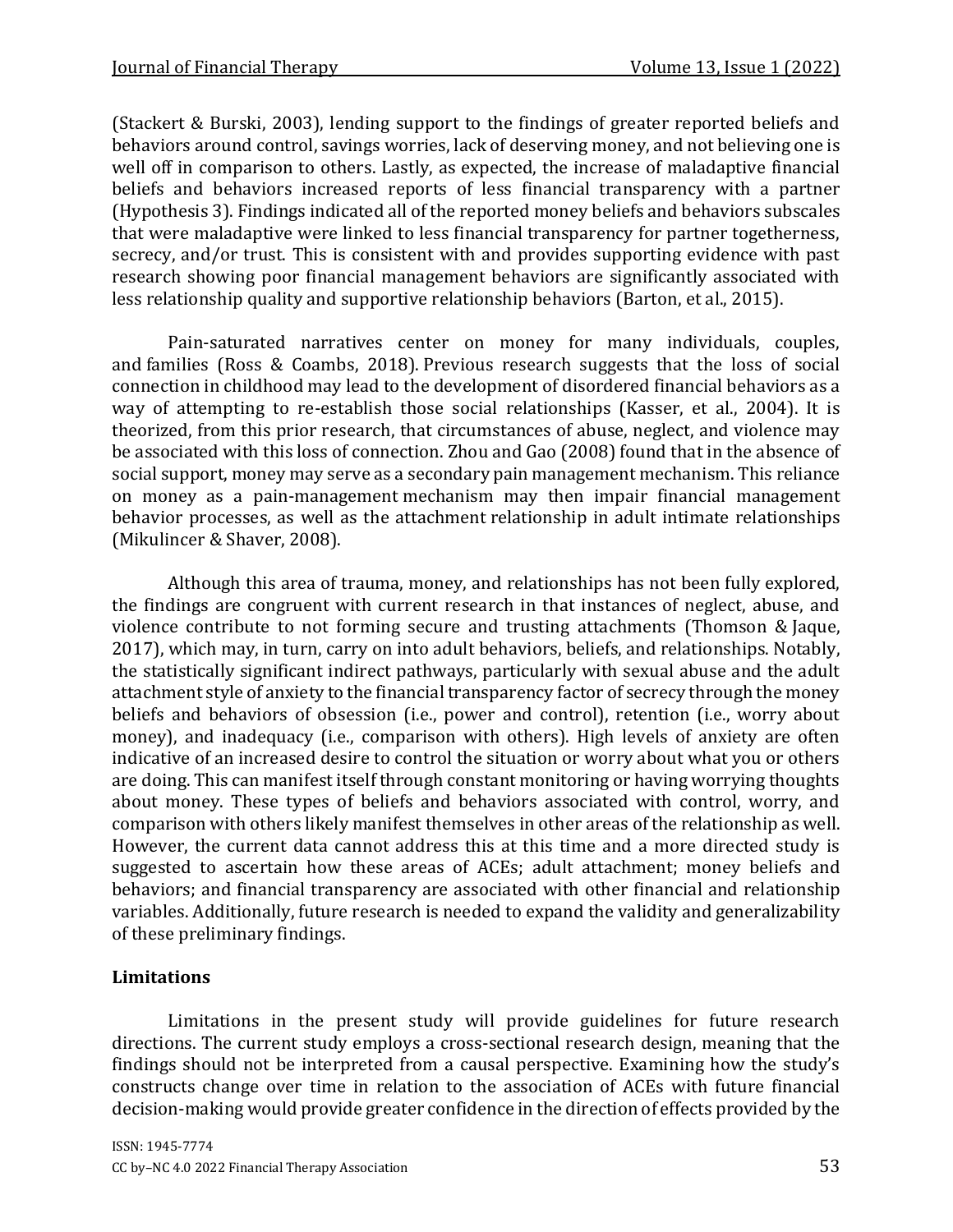current study. The current study is also limited in that the data did not explore the nature of dyadic relationships or partner effects. The study may also have been limited in the representativeness of the sample, due to the fact that the sample was mostly White, married, and educated. While a more diverse sample should be incorporated in future analyses, participant samples gathered from Amazon MTurk tend to be more representative of the US population when compared to participants recruited via in-person sampling techniques (Berinsky et al., 2012). Michailova et al. (2017) provided evidence that there is a possible gender difference between economic behavior and financial outcomes as a result of overconfidence, suggesting these findings should be explored further in terms of gender bias. Additionally, although an initial exploratory study and within the suggested range of an a priori statistical power analysis (Faul et al., 2007), a larger sample may be needed given the large number of direct paths in the analysis. Caution may be warranted in interpreting findings and generalizing to a larger population due to the possibility of increasing the margin of error. Consequently, future studies should utilize a greater sample size. Finally, participation bias must be considered due to the nature of MTurk participants taking multiple surveys and completing multiple online tasks. Considering this, it may be beneficial to compare the current results to other clinical or university samples. However, data collected from Amazon MTurk crowdsourcing processes, especially those used with quality control measures such as the current study, has been shown to be as or more reliable than samples collected via traditional methods (Buhrmester et al., 2011; Behrend et al. 2011; Goodman & Paolacci, 2017).

# **Practice Implications**

Deepening the basis of understanding financial conflict serves to help inform new financial counseling, financial education, and money management policy decisions about how to work with families and money. Systemic and integrative practices may be necessary for financial practitioners to understand how trauma, relationship dynamics, and financial management behaviors may be associated with one another. Emerging fields, such as financial therapy, offer financial practitioners and educators new modalities to better aid clients holistically. Training and certifications through organizations such as the Financial Therapy Association can better prepare financial practitioners to address the complexities and reciprocal nature of ACEs, relational dynamics, and financial management. Financial counseling practices also need to understand and address the intra- and interrelationship dynamics of their clients and their past.

A trauma-informed and trauma-focused perspective is imperative in light of the findings of this research. Financial practitioners' ability to conceptualize their clients through the lens of attachment and trauma creates multiple new pathways for supporting their clients along their journey of healing, relationships, and money. Professionals need to not only recognize problematic patterns with money but how other areas of life pain may be impinging on their client's ability to engage in their financial life. Working with a client and couple's trauma history and its relationship to their financial life requires a multimodal approach and conceptualization. In order to advance the care of clients, the interdisciplinary framework of interpersonal neurobiology (Siegel, 2006) may provide a more expansive view necessary to see the many ways that people function and what needs to happen in order to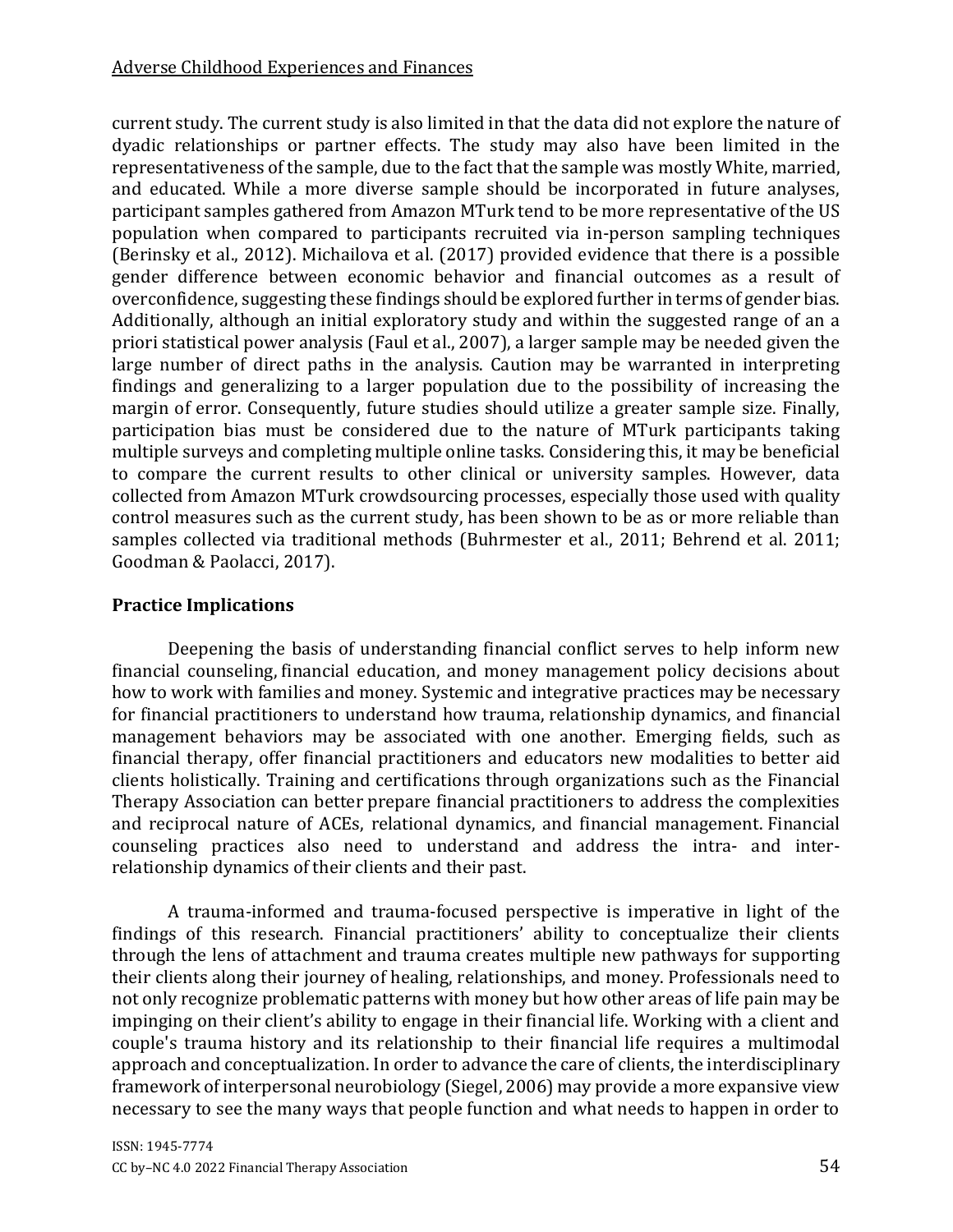bring restoration into their lives. A significant component of interpersonal neurobiology includes working with a client's narrative. Working with narratives serves multiple purposes including but not limited to integration across multiple neurological networks in the brain, leading to increasing coherence and self-regulation (Zimmerman, 2017). The process of storytelling within the financial therapy, counseling, and planning practice is essential for healing and growth.

To assist in this process, a technique called Narrative Financial Therapy (NFT) may be able to assist clients in working through past money beliefs through story building (McCoy et al., 2013). NFT encourages clients to illustrate their own struggles with money as a story. NFT is crucial to implementing behavioral changes when it comes to improving financial well-being and behaviors. NFT intends to target one's underlying beliefs about money and create a new, positive narrative around money. NFT follows similar steps to financial planning – creating an alliance, collecting background information and understanding the client's narrative, setting goals, analyzing information and developing a plan, presenting the action plan, implementing this defined plan, and then monitoring performance (McCoy et al., 2013). NFT works to address both issues of financial literacy and couple/personal issues that accompany financial struggles. It is important to note that financial literacy training on its own is not enough to change money attitudes (Porto, 2016), making it necessary to include modalities such as NFT to provide this behavior change.

Financial practitioners must also understand the potential ethical and professional practice implications associated with managing traumas. There is a distinct difference between providing therapy for trauma and acknowledging that traumas have an impact on our financial management and developing a financial plan accordingly. Financial practitioners must stay within their scope of practice, and not work outside of their areas of expertise, training, and credentialing. Referrals to other professionals may be necessary, especially if the needs of the client are outside of their realm of expertise (Ross et al., 2016).

#### **CONCLUSION**

Past research indicates that adverse childhood experiences (ACEs) may have lasting and impactful associations on a range of outcomes in adulthood, including within the mental, physical, and relational domains. In consideration of maladaptive money beliefs and behaviors which impact our relationships, the current exploratory study analyzed the relationships between ACEs and relational financial transparency behaviors through styles of attachment and money beliefs and behaviors. Direct and indirect associations were found through these pathways, providing support to our understanding of how childhood adverse experiences may have a lasting impact on the inter- and intra-financial relational behaviors in adulthood.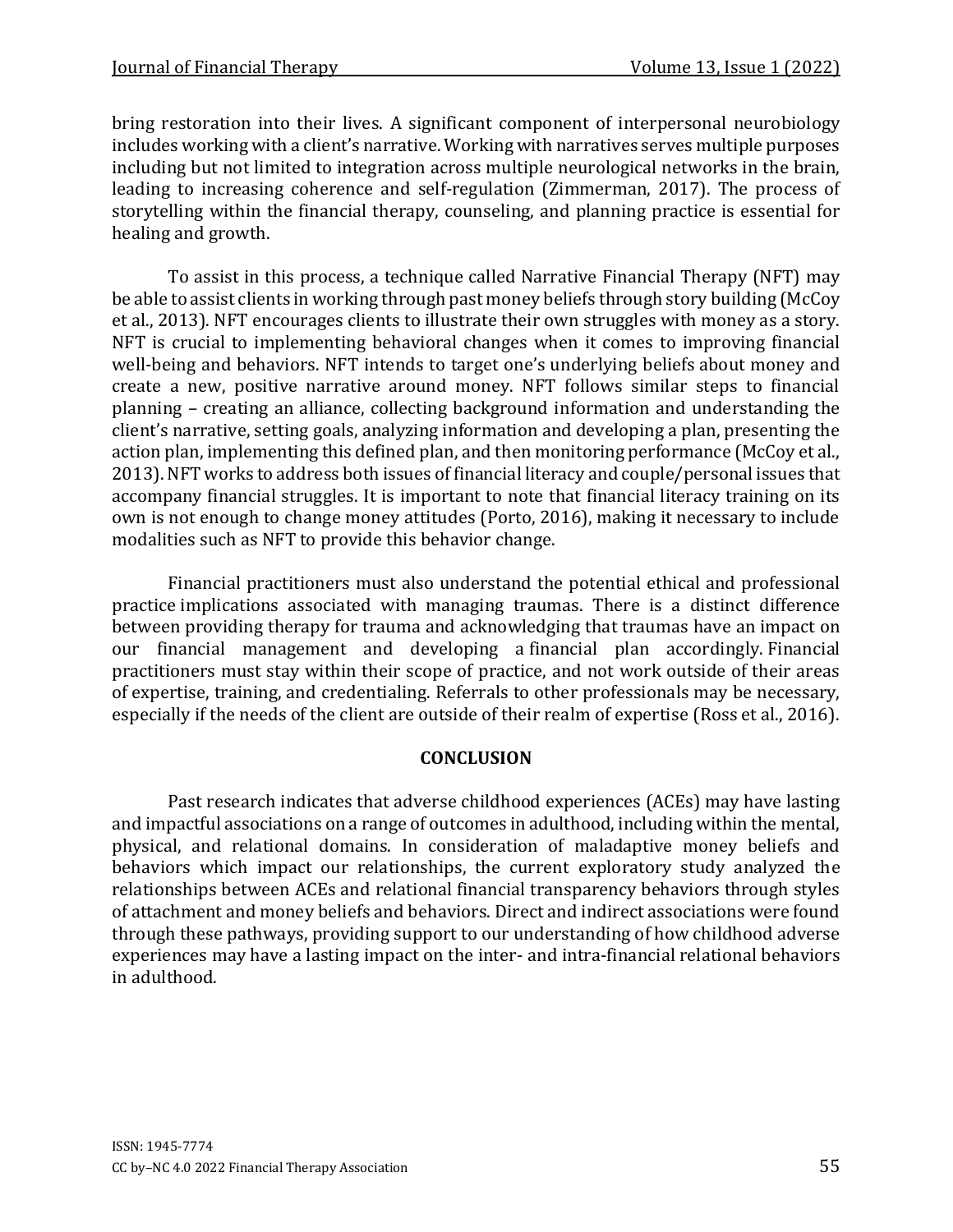### **REFERENCES**

- Afifi, T. D., Davis, S., Merrill, A. F., Coveleski, S., Denes, A., & Shahnazi, A. F. (2018). Couples' communication about financial uncertainty following the Great Recession and its association with stress, mental health, and divorce proneness. *Journal of Family and Economic Issues*, *39*(2), 205-219. DOI: 10.1007/s10834-017-9560-5
- Ainsworth, M. (1978). *Patterns of attachment: A psychological study of the strange situation*. Hillsdale, N.J.: Lawrence Erlbaum Associates.
- Agarwal, V. (2015). Effects of adverse childhood experiences on children. *Journal of Indian Association for Child and Adolescent Mental Health, 11*, 1–6. Retrieved from https://jiacam.org/ojs/index.php/JIACAM/article/view/127
- Arbuckle, BS, Kansa, Sw, Kansa, E, Orton, D, & Cakirlar, C. (2014). Data sharing reveals complexity in the westward spread of domestic animals across Neolithic Turkey (vol 9, e99845, 2014). *Plos One, 9*(9), 19. DOI: 10.1371/journal.pone.0099845
- Atwood, J. D. (2012). Couples and money: The last taboo. *The American Journal of Family Therapy*, *40*(1), 1-19. DOI: 10.1080/01926187.2011.600674
- Barton, A. W., Futris, T. G., & Nielsen, R. B. (2015). Linking financial distress to marital quality: The intermediary roles of demand/withdraw and spousal gratitude expressions. *Personal Relationships*, *22*(3), 536-549. DOI: 10.1111/pere.12094
- Behrend, T. S., Sharek, D. J., Meade, A. W., & Wiebe, E. N. (2011). The viability of crowdsourcing for survey research. *Behavior Research Methods*, *43*(3), 800. DOI: 10.3758/s13428-011-0081-0
- Berinsky, A. J., Huber, G. A., & Lenz, G. S. (2012). Evaluating online labor markets for experimental research: Amazon.com's Mechanical Turk. *Political Analysis*, *20*(3), 351-368. DOI: 10.1093/pan/mpr057
- Boullier, M. & Blair, M. (2018). Adverse childhood experiences. *Pediatrics and Child Health, 28*(3), 132–137. DOI: 10.1016/j.paed.2017.12.008
- Bowlby, J. (1984). Violence in the family as a disorder of the attachment and caregiving systems. *American Journal of Psychoanalysis*, *44*(1), 9-27. ISSN: 0002-9548
- Buhrmester, M. D., Blanton, H., & Swann Jr, W. B. (2011). Implicit self-esteem: Nature, measurement, and a new way forward. *Journal of Personality and Social Psychology*, *100*(2), 365. DOI: 10.1037/a0021341
- Cohen, J. (1988). The effect size. *Statistical power analysis for the behavioral sciences*, 77- 83.(2nd ed.), New York: Lawrence Erlbaum.
- Collins, N. L., & Read, S. J. (1990). Adult attachment, working models, and relationship quality in dating couples. *Journal of Personality and Social Psychology, 58*(4), 644- 663. DOI: 10.1037/0022-3514.58.4.644
- Duh, H. (2016). Childhood family experiences and young Generation Y money attitudes and materialism. *Personality and Individual Differences, 95*, 134–139. DOI: 10.1016/j.paid.2016.02.027
- Enders, W. (2001). Improved critical values for the Enders-Granger unit-root test. *Applied Economics Letters, 8*(4), 257-261. DOI: 10.1080/135048501750104033
- Faul, F., Erdfelder, E., Lang, A. G., & Buchner, A. (2007). G\* Power 3: A flexible statistical power analysis program for the social, behavioral, and biomedical sciences. *Behavior research methods, 39*(2), 175-191. DOI: 10.3758/BF03193146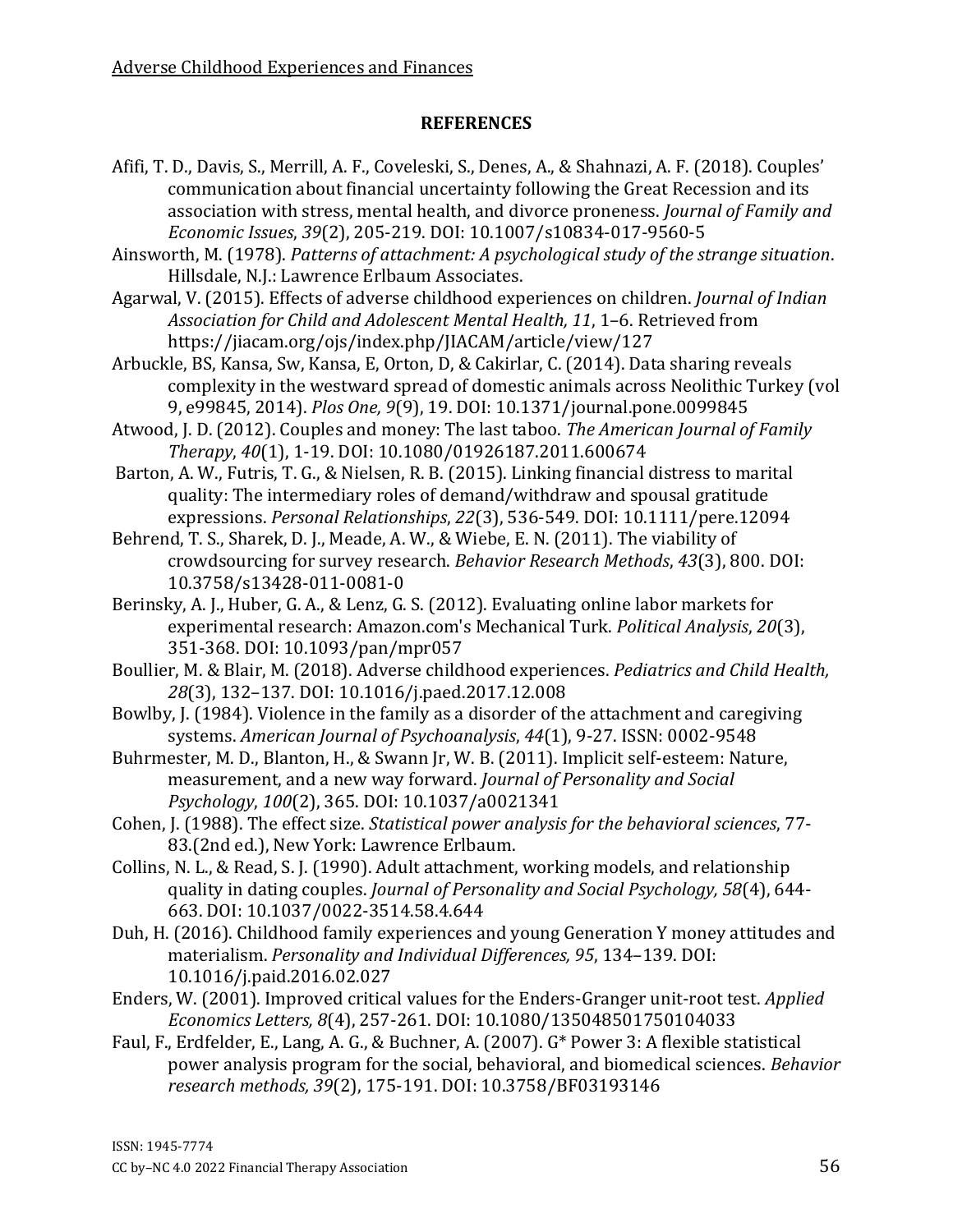Grady, M., Levenson, J., & Bolder, T. (2017). Linking adverse childhood effects and attachment: A theory of etiology for sexual offending. *Trauma, Violence, & Abuse, 18*(4), 433–444. DOI: 10.1177/1524838015627147

- Gentina, E., Shrum, L., Lowrey, J., Vitell, T., & Rose, M. (2018). An integrative model of the influence of parental and peer support on consumer ethical beliefs: The mediating role of self-esteem, power, and materialism. *Journal of Business Ethics, 150*(4), 1173– 1186. DOI: 10.1007/s10551-016-3137-3
- Gentina, E., Tang, T., & Gu, L. (2018). Do parents and peers influence adolescents' monetary intelligence and consumer ethics? French and Chinese adolescents and behavioral economics. *Journal of Business Ethics, 151*(1), 115–140. DOI: 10.1007/s10551-016- 3206-7
- Giovanelli, A., Reynolds, A., Mondi, C., & Ou, S. (2016). Adverse childhood experiences and adult well-being in a low-income, urban cohort. *Pediatrics, 137*(4). DOI: 10.1542/peds.2015-4016
- Goodman, J., & Paolacci, G. (2017). Crowdsourcing Consumer Research. *Journal of Consumer Research, 44*(1), 196-210. DOI: 10.1093/jcr/ucx047
- Gudmunson, C. G., & Danes, S. M. (2011). Family financial socialization: Theory and critical review. *Journal of Family and Economic Issues*, *32*(4), 644-667. DOI: 10.1007/s10834-011-9275-y
- Gudmunson, C. G., Beutler, I. F., Israelsen, C. L., McCoy, J. K., & Hill, E. J. (2007). Linking financial strain to marital instability: Examining the roles of emotional distress and marital interaction. *Journal of Family and Economic Issues*, *28*(3), 357-376. DOI: 10.1007/s10834-007-9074-7
- IBM Corp. Released 2017. IBM SPSS Statistics for Windows, Version 25.0. Armonk, NY: IBM Corp.
- Kasser, T., Ryan, R. M., Couchman, C. E., & Sheldon, K. M. (2004). *Materialistic values: Their causes and consequences.* In T. Kasser & A. D. Kanner (Eds.), *Psychology and consumer culture: The struggle for a good life in a materialistic world* (p. 11–28). American Psychological Association. [https://doi.org/10.1037/10658-002](https://psycnet.apa.org/doi/10.1037/10658-002)
- Koochel, E. E., Markham, M. S., Crawford, D. W., & Archuleta, K. L. (2020). Financial Transparency Scale: Its development and potential uses. *Journal of Financial Counseling and Planning.* DOI: 10.1891/JFCP-18-00009
- Koopman, J., Howe, M., & Hollenbeck, J. R. (2014). Pulling the Sobel test up by its bootstraps. In *More statistical and methodological myths and urban legends* (pp. 234- 254). Routledge.
- LeBaron, A. B., Rosa-Holyoak, C. M., Bryce, L. A., Hill, E. J., & Marks, L. D. (2018). Teaching children about money: Prospective parenting ideas from undergraduate students. *Journal of Financial Counseling and Planning*, *29*(2), 259-271. DOI: 10.1891/1052-3073.29.2.259
- Little, T. D. (2013). *Longitudinal Structural Equation Modeling*. New York, NY: The Guildford Press.
- McCoy, M. A., Ross, D. B., & Goetz, J. W. (2013). Narrative financial therapy: Integrating a financial planning approach with therapeutic theory. *Journal of Financial Therapy, 4*(2). DOI: 10.4148/1944-9771.1052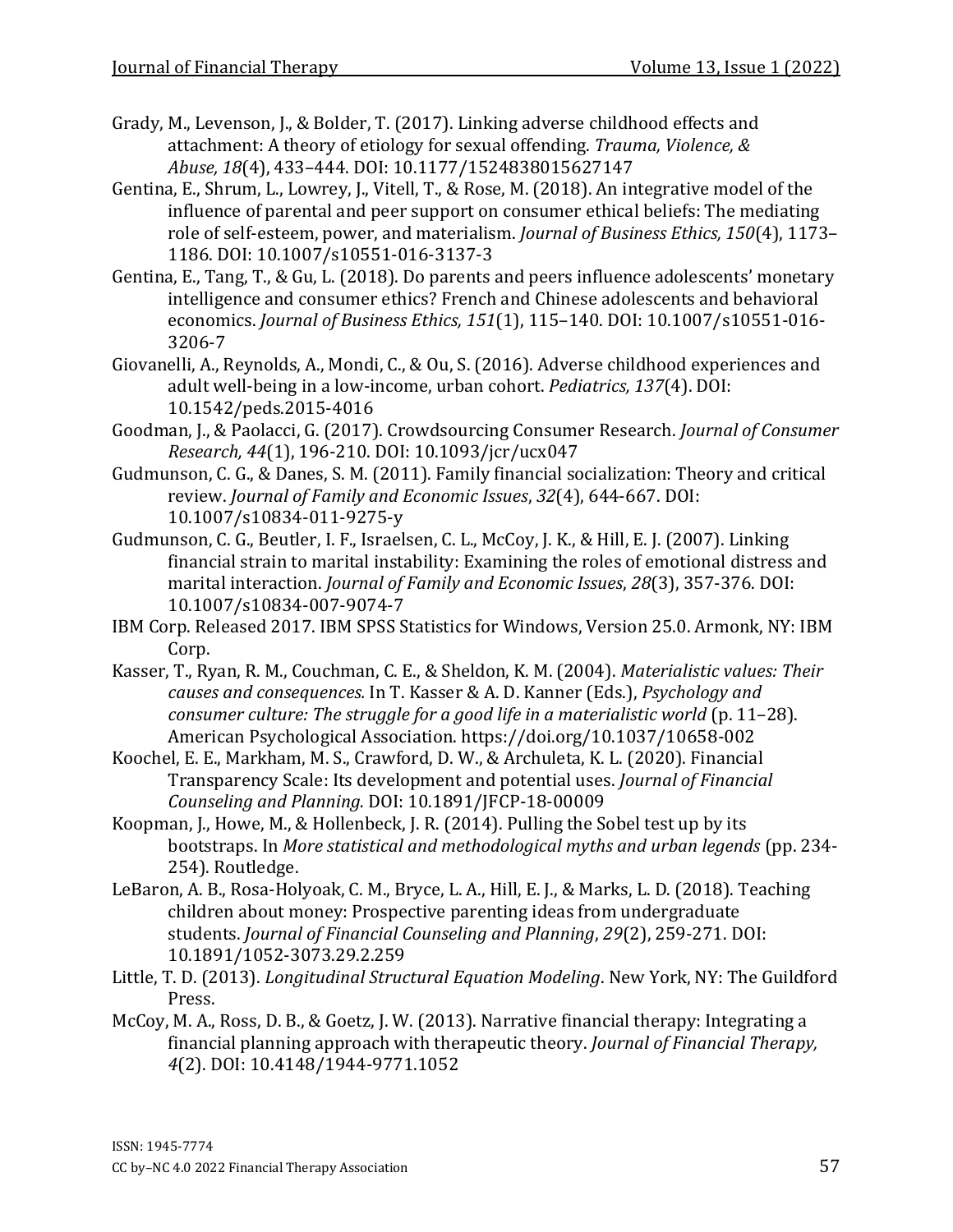- Mikulincer, M., & Shaver, P. R. (2008). "Can't buy me love": An attachment perspective on social support and money as psychological buffers. *Psychological Inquiry*, *19*(3-4), 167-173. DOI: 10.1080/10478400802631295
- Michailova, J., Mačiulis, A., & Tvaronavičienė, M. (2017). Overconfidence, risk aversion and individual financial decisions in experimental asset markets. *Economic research-Ekonomska istraživanja*, *30*(1), 1119-1131. DOI: 10.1080/1331677X.2017.1311234
- Nurius, P., Green, S., Logan-Greene, P., & Borja, S. (2015). Life course pathways of adverse childhood experiences toward adult psychological well-being: A stress process analysis. *Child Abuse & Neglect, 45*, 143–153. DOI: 10.1016/j.chiabu.2015.03.008
- Oppenheimer, D. M., Meyvis, T., & Davidenko, N. (2009). Instructional manipulation checks: Detecting satisficing to increase statistical power. *Journal of Experimental Social Psychology*, 45(4), 867–872. DOI: 10.1016/j.jesp.2009.03.009
- Papp, L. M., Cummings, E. M., & Goeke‐Morey, M. C. (2009). For richer, for poorer: Money as a topic of marital conflict in the home. *Family relations*, *58*(1), 91-103. DOI: 10.1111/j.1741-3729.2008.00537.x
- Perry, B. D. (2009). Examining child maltreatment through a neurodevelopmental lens: Clinical applications of the neurosequential model of therapeutics. *Journal of Loss and Trauma*, *14*(4), 240–255. DOI: 10.1080/15325020903004350
- Porto, N., & Xiao, J. J. (2016). Financial literacy, overconfidence, and financial advice seeking. *Journal of Financial Service Professionals*, *70*(4). Available at SSRN: https://ssrn.com/abstract=4051786
- Raby, K. L., Labella, M. H., Martin, J., Carlson, E. A., & Roisman, G. I. (2017). Childhood abuse and neglect and insecure attachment states of mind in adulthood: Prospective, longitudinal evidence from a high-risk sample. *Development and Psychopathology, 29*, 347–363. DOI: 10.1017/S0954579417000037
- Ross, D. B. & Coambs, E. (2018). The impact of psychological trauma on finance: Narrative financial therapy considerations in exploring complex trauma and impaired financial decision making. *Journal of Financial Therapy, 9*(2), 37–53. DOI: 10.4148/1944-9771.1174
- Ross, D. B., Gale, J., & Goetz, J. (2016). Ethical issues and decision making in collaborative financial therapy. *Journal of Financial Therapy*, *7*(1), 3. DOI: 10.4148/1944- 9771.1087
- Shapiro, F. (2018). *Eye movement desensitization and reprocessing (EMDR) therapy: Basic principles, protocols, and procedures.* New York, NY: The Guilford Press.
- Siegel, D. J. (2006). An interpersonal neurobiology approach to psychotherapy. *Psychiatric Annals, 36*(4), 248. Retrieved from https://psycnet.apa.org/record/2006-04856- 005
- Stackert, R. A., & Bursik, K. (2003). Why am I unsatisfied? Adult attachment style, gendered irrational relationship beliefs, and young adult romantic relationship satisfaction. *Personality and Individual Differences*, *34*(8), 1419-1429. DOI: 10.1016/S0191-8869(02)00124-1
- Thomson, P. & Jaque, S. (2017). Adverse childhood experiences (ACE) and adult attachment interview (AAI) in a non-clinical population. *Child Abuse & Neglect, 70*, 255– 263. DOI: 10.1016/2017.06.001